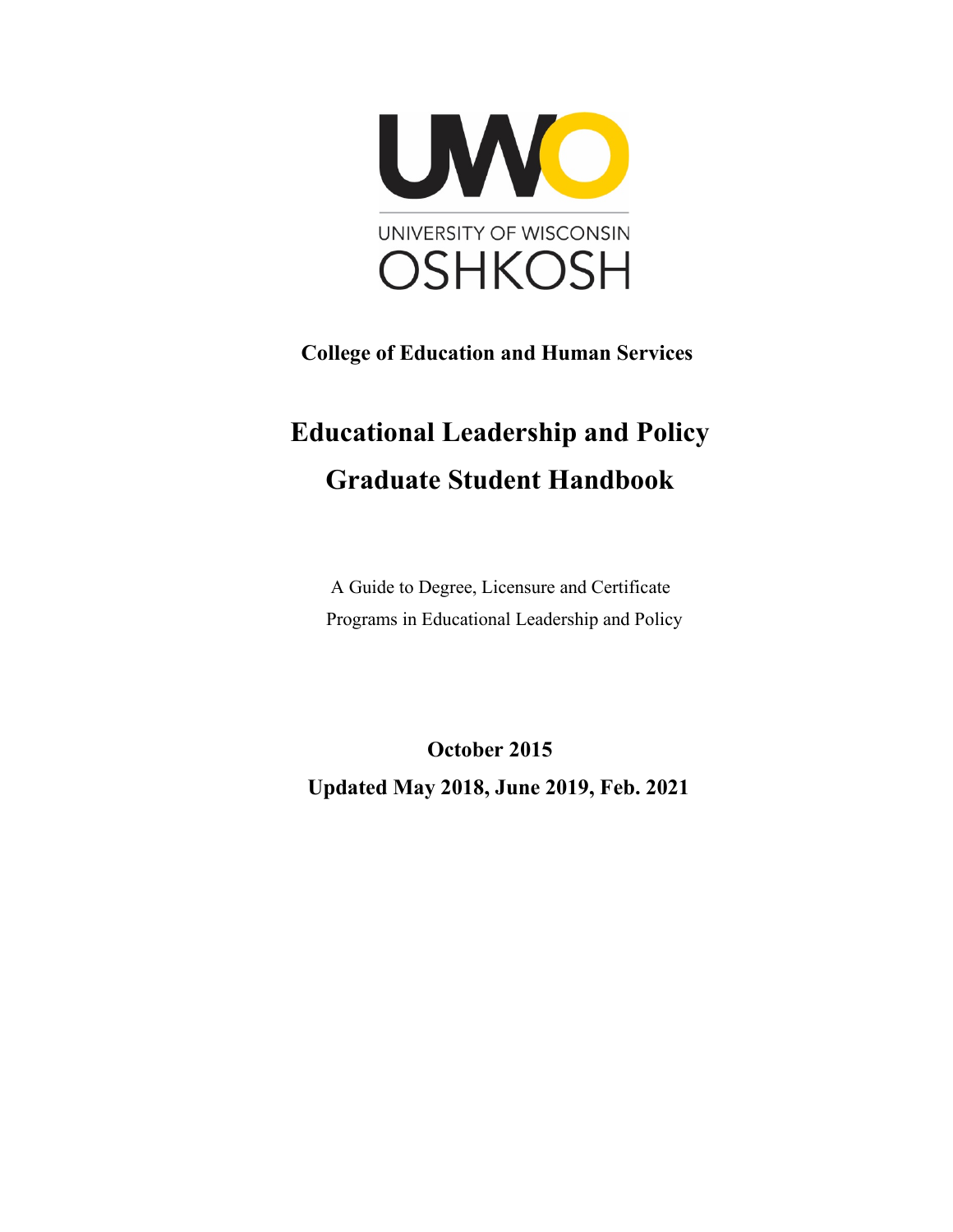# **Table of Contents**

| Portfolio Requirements by Program/License                   |
|-------------------------------------------------------------|
|                                                             |
|                                                             |
|                                                             |
|                                                             |
| Appendices                                                  |
|                                                             |
| B: MS Educational Leadership and Policy Portfolio Rubric 22 |
| C: Library Media 902 with MS degree Portfolio Rubric23      |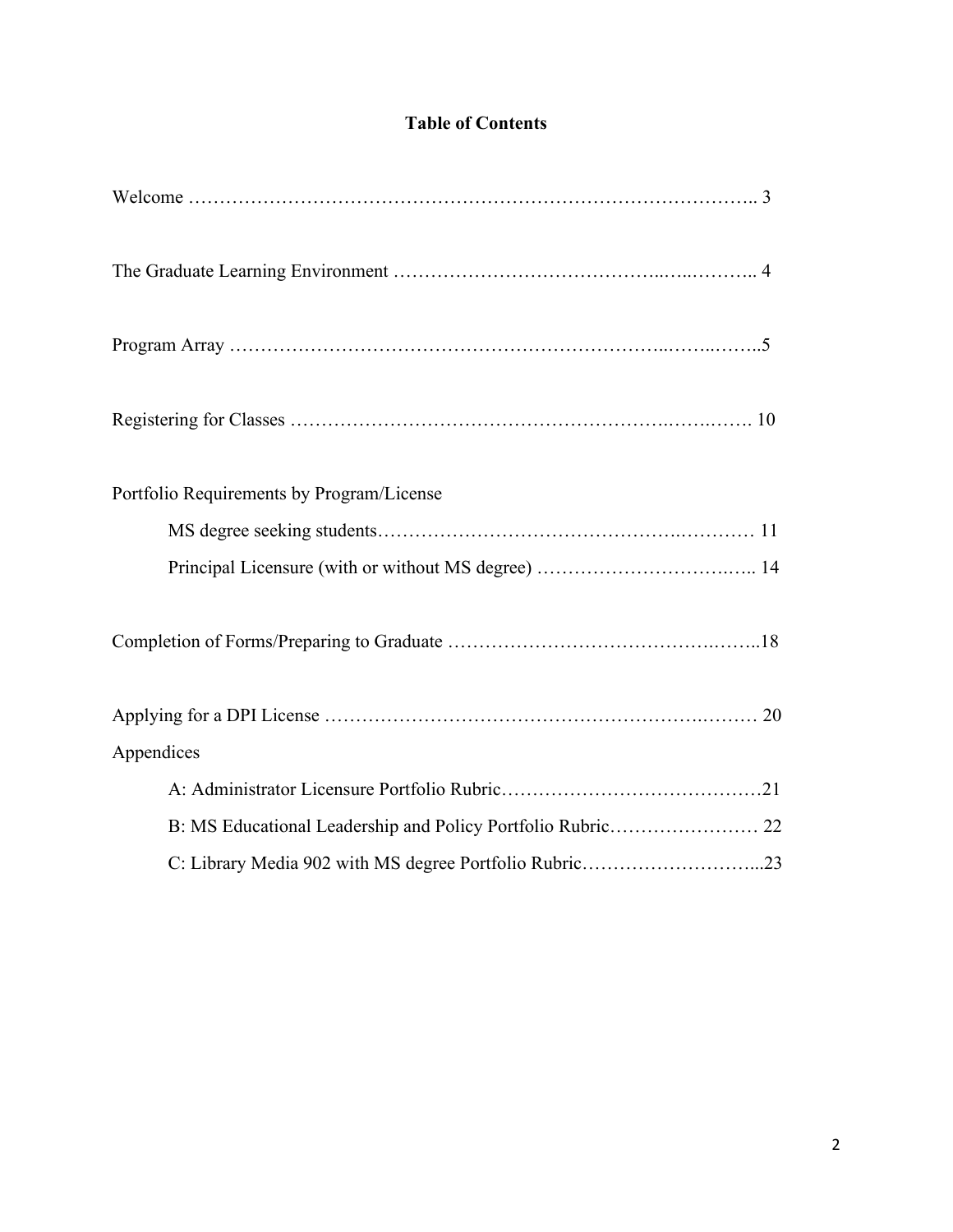#### **Welcome**

Welcome to the Educational Leadership and Policy Program. We are pleased that you chose one of our programs to help you meet your educational/career goals. Navigating a graduate program of any kind can be confusing. This handbook has been prepared to assist you in alleviating that confusion.

The Educational Leadership and Policy Department is comprised of internationally and nationally recognized faculty members eager to work with you as you complete your program of study. In addition, practitioners are brought in as instructors to further enhance your learning experience.

We are proud to offer an array of learning opportunities. In addition to the Master of Science in Educational Leadership and Policy Degree, we offer the Athletics Leadership and Sports Management Certificate; Leadership for Social Justice Certificate; Post-Secondary, Technical and Adult Education (PTAE) Certificate; Pk-12 Principal Licensure Certificate; and Director of Instruction Licensure Certificate.

In addition to the required courses for the above programs, students often have additional options to consider toward program completion, including independent studies, which allow for the opportunity to delve more deeply into an area of interest with the support of a knowledgeable faculty member, and internships, which often open doors for future career opportunities for students.

Regardless of the path you have chosen, we look forward to the opportunity to help you develop your knowledge and skills base. We are here to encourage and support—and lean on you to work harder if necessary—as you develop the leader in you.

Let us know how we can be of assistance on your exciting new journey.

--The Faculty and Staff of the Department of Educational Leadership and Policy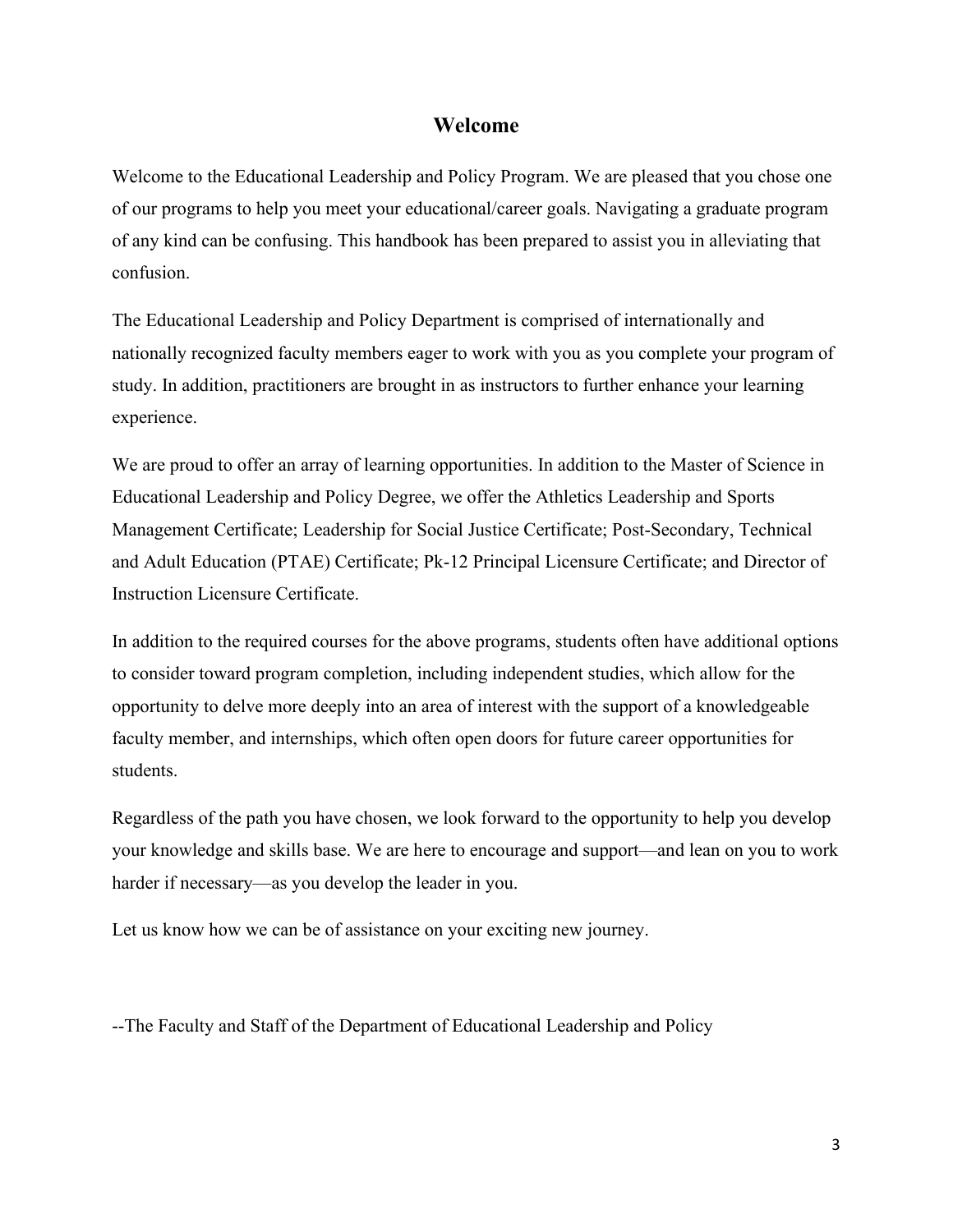# **The Graduate Learning Environment**

The Graduate learning environment is distinctly different from that of the undergraduate level. It is characterized as advanced, focused and scholarly in nature.

- It is advanced because it builds upon an undergraduate education.
- It is focused because the emphasis in graduate studies is on depth.
- It is scholarly because it is concerned not simply with the acquisition of knowledge and skills, but with the critical analysis of existing knowledge and the creation of new knowledge. Graduate students are expected to acquire and apply advanced analytical and interpretive skills, as well as understanding and/or producing research.

## **Goals of the Program**

Throughout the Educational Leadership and Policy Graduate program, you will develop the capacity to:

- Envision and guide organizational change.
- Communicate effectively, engage constituents, develop people and build community.
- Advocate and promote equity for diverse populations and respect for individuals.
- Integrate theory, data, research and ethical standards into the context of one's practice through continuous learning.

## **Dispositions**

Throughout our program, we actively encourage individuals in developing the capacity to:

- Value change as the source of opportunity for improvement.
- Display the ability to understand people and relations and be receptive to the ideas of others.
- Show a willingness to implement non-discriminatory access, accommodations and assessments.
- Demonstrate empathic understanding of diversity in all domains.
- Regularly reflect upon the philosophical assumptions, ethical principles, and rationale that guide one's practice.
- Understand oneself as a learner, and value learning as a core capacity.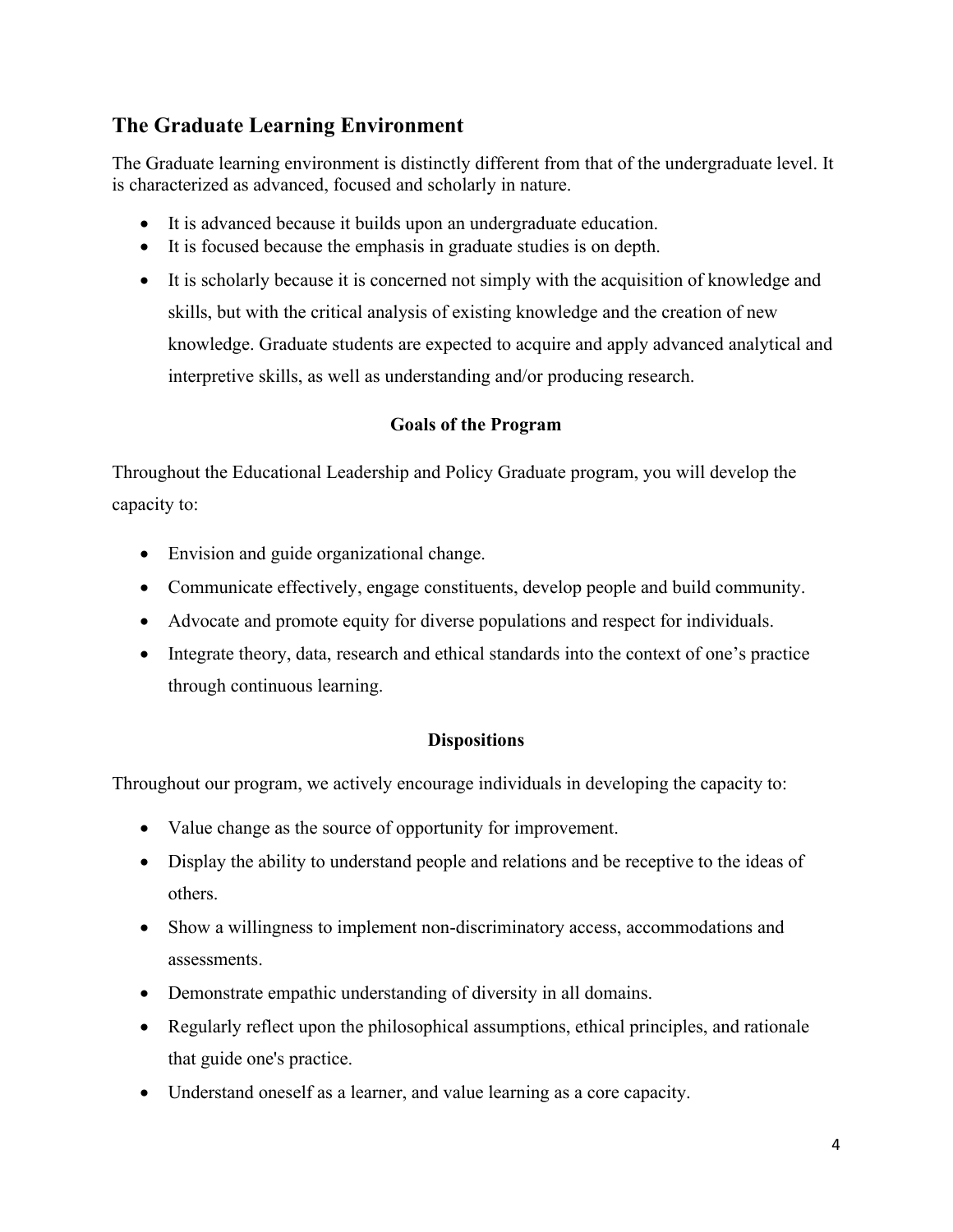## **Program Array**

Whether working toward a degree, license, or certificate, you will find meaningful coursework to help meet your academic goals. All Educational Leadership and Policy students are advised by the Graduate Program Coordinator. By working closely with the Program Coordinator/Advisor and following the matrix of course offerings, you should be able to finish their program of study in a timeline that meets their needs.

#### **Degree Requirements**

The Master of Science in Educational Leadership and Policy degree requires a total of 30 credits. Of these, 18 are core credits focused on leadership knowledge and skills critical for success:

EDL 714 The Influence of Curriculum: Perspectives on Power and Position

EDL 729 Dialogues in Social Justice

EDL 730 Introduction to Leadership in Educational Systems [Should be taken early in program]

EDL 755 Technology, Culture and Learning

EDL 786 Applied Research in Educational Leadership

EDL 794 Seminar in Educational Leadership [Capstone course; must be taken in final semester]

[EDL 795 Thesis is also an option for students who wish to write a master's thesis as the culminating experience. See the Office of Graduate Studies website for Thesis Requirements: [www.uwosh.edu/gradstudies\]](http://www.uwosh.edu/gradstudies)

Unless you are seeking a DPI license as your certificate, the remaining 12 credits of the program are considered your **Emphasis.** The emphasis can be a combination of courses that will help you to meet your specific goals and interests or it can be a specific certificate program. All of the previously noted certificate options can be applied toward the degree. A certificate will be noted on the transcript as a focus. If you choose a variety of classes not connected to a certificate, you will not see any transcripted emphasis.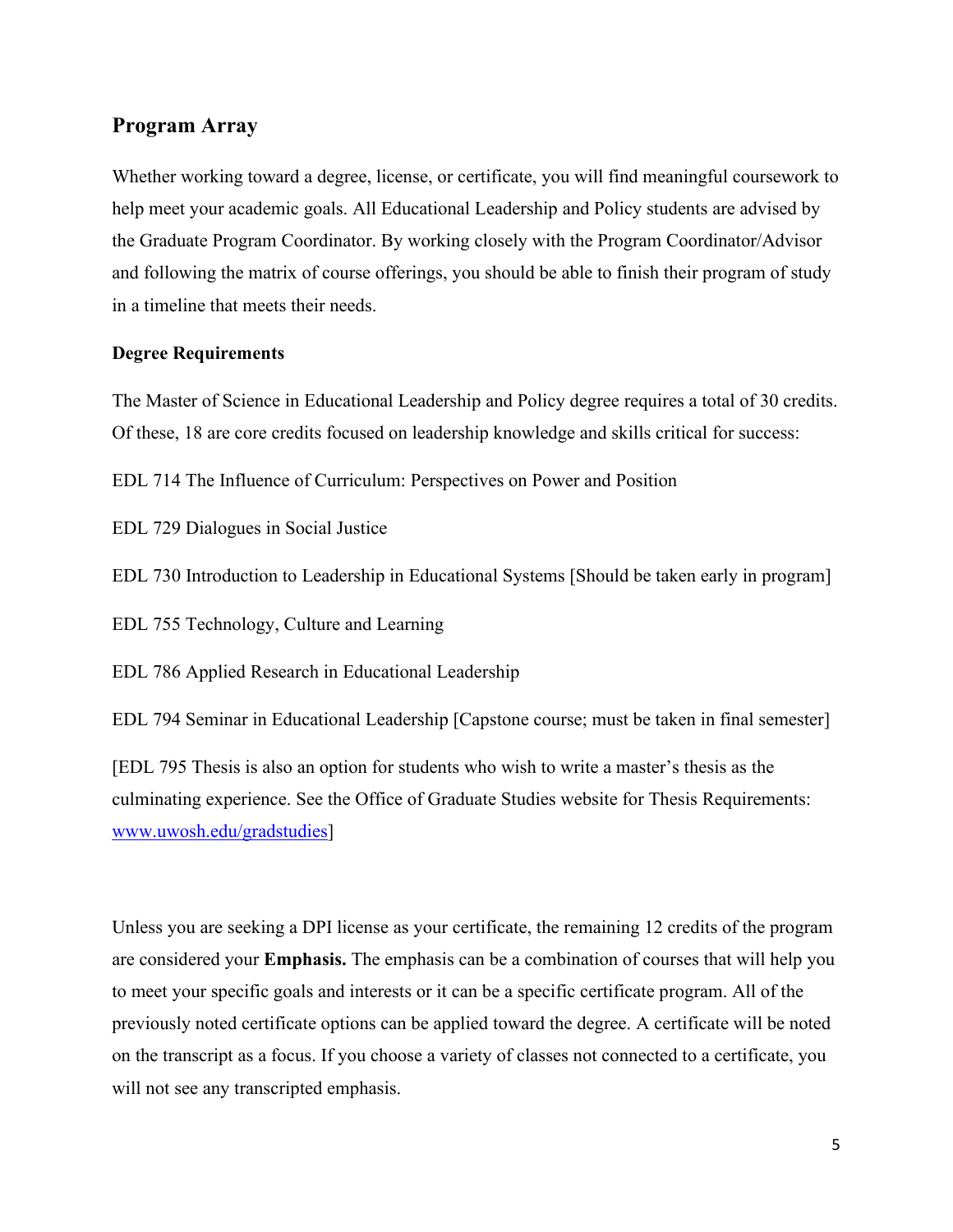Emphasis credits do not have to be selected from the Educational Leadership and Policy course array. You can choose courses from any of the on-campus graduate programs as long as you seek the permission of that department prior to enrolling and seek acknowledgment from the Graduate Program Coordinator that the course will be accepted toward emphasis area credits.

Core Courses are offered on an every-other-semester basis. All other courses are offered just once per year. Work closely with your advisor and follow the matrix of course offerings (soon to be updated) to plan your program of study:

[http://www.uwosh.edu/coehs/departments/educational-leadership](http://www.uwosh.edu/coehs/departments/educational-leadership-policy/documents/edleadmatrix_updated-10-3-17-edd-included.xls)[policy/documents/edleadmatrix\\_updated-10-3-17-edd-included.xls](http://www.uwosh.edu/coehs/departments/educational-leadership-policy/documents/edleadmatrix_updated-10-3-17-edd-included.xls)

Students seeking Wisconsin Department of Public Instruction (DPI) licensure must follow the course requirement list explicitly. Graduate level licensure programs include Pk-12 Principal and Director of Instruction. Library Media Specialist licensure can now be earned as a postbaccalaureate student.

## **Administrative Licensure Opportunities: Principal & Director of Instruction licensure**

**General Administration Core Courses** – 24 credits required of all licensure students

- EDL 714 The Influence of Curriculum: Perspectives on Power and Position
- EDL 720 Supervision of Instruction
- EDL 729 Dialogues in Social Justice
- EDL 730 Introduction to Leadership in Educational Systems
- EDL 735 Legal Aspects in K-12 Education
- EDL 750 Data-Driven Decision-Making in a Learning Community
- EDL 755 Technology, Culture and Learning
- EDL 783 Political and Financial Issues in Education [All 3 credits unless noted]

## **Principal Licensure**

Students seeking licensure as a principal will complete the following courses in addition to the above core courses:

- EDL 737 The Principalship
- EDL 793 (3 credits,  $1<sup>st</sup>$  license) OR EDL 790 (2 credits,  $2<sup>nd</sup>$  license)

## **Director of Instruction licensure**

Students seeking director licensure will complete the following courses in addition to the above core courses:

- EDL 764 Community Engagement for Education Institutions
- EDL 793 (3 credits,  $1<sup>st</sup>$  license) OR EDL 790 (2 credits,  $2<sup>nd</sup>$  license)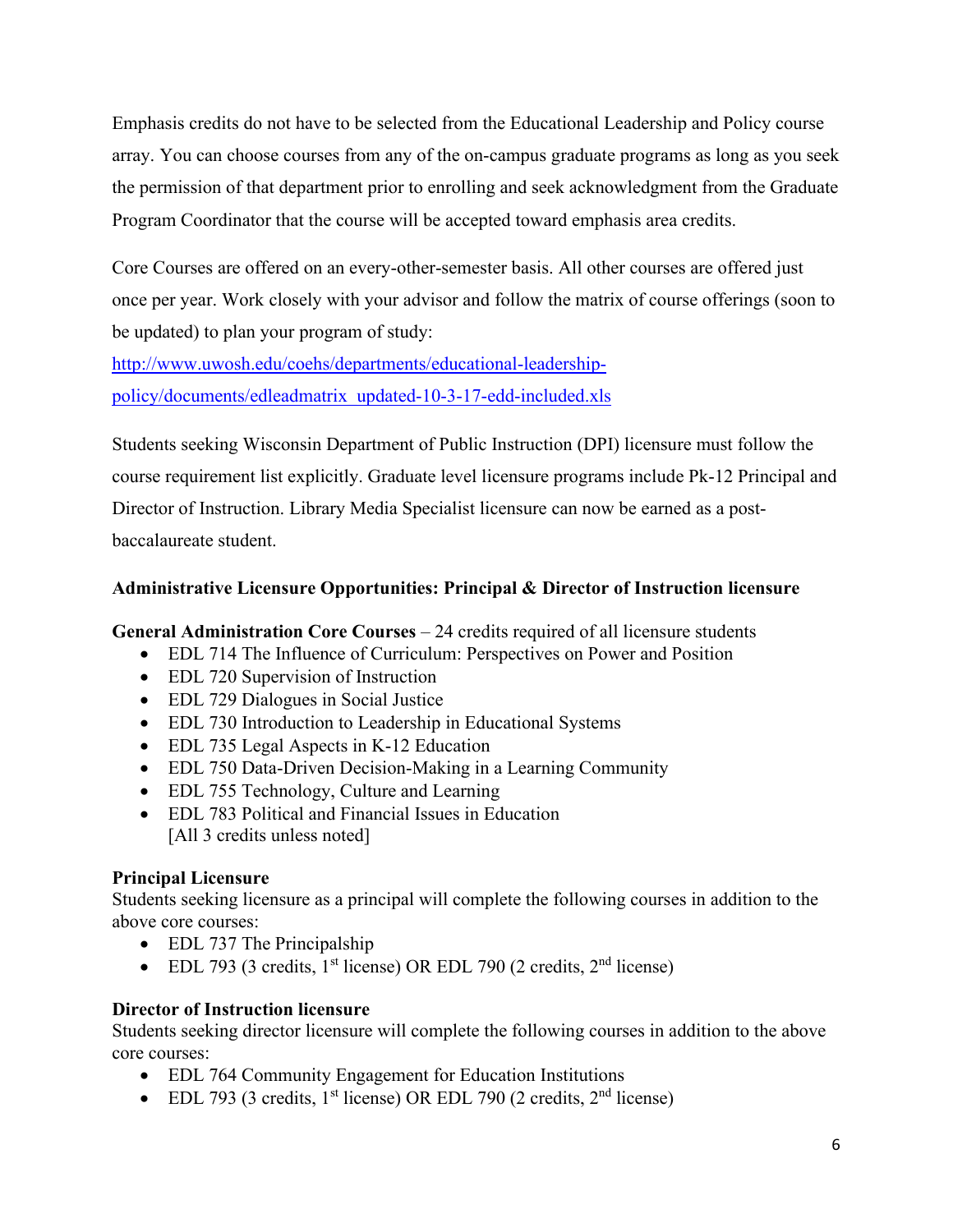Licensure eligibility requires that a candidate hold or concurrently complete a master's degree. If entering the program without a master's degree, you must also complete **EDL 786 Applied Research** to earn the Master of Science in Educational Leadership and Policy degree concurrently with licensure completion.

Students completing **BOTH** licensure programs will take the Core Courses as well as the additional separate licensure courses (EDL 737 and EDL 764). Two internships are required. Students will determine an emphasis. If principal licensure is the emphasis, the 3-credit internship focused on the Principalship will be completed first with a 2-credit internship focused on Director of Instruction completed as a secondary internship. If a director licensure is the emphasis, the 3-credit internship focused on the Director of Instruction will be completed first with a 2-credit internship focused on the Principalship completed as a secondary internship.

Additional requirements for licensure:

- Three years of successful, full-time classroom teaching or work as a school counselor, school psychologist, or school social worker, with at least 540 hours of successful classroom experience.
- Must have moved from initial to professional licensure status

Students who already hold a master's degree in an education related field do not have to complete an additional degree. The student should request a review of transcripts to avoid repetition of competencies that may have already been met through previous coursework. Students who do not have any courses from the master's degree transfer to the licensure program will be required to take the 27-credit program that includes all of the above noted courses except EDL 786 Applied Research.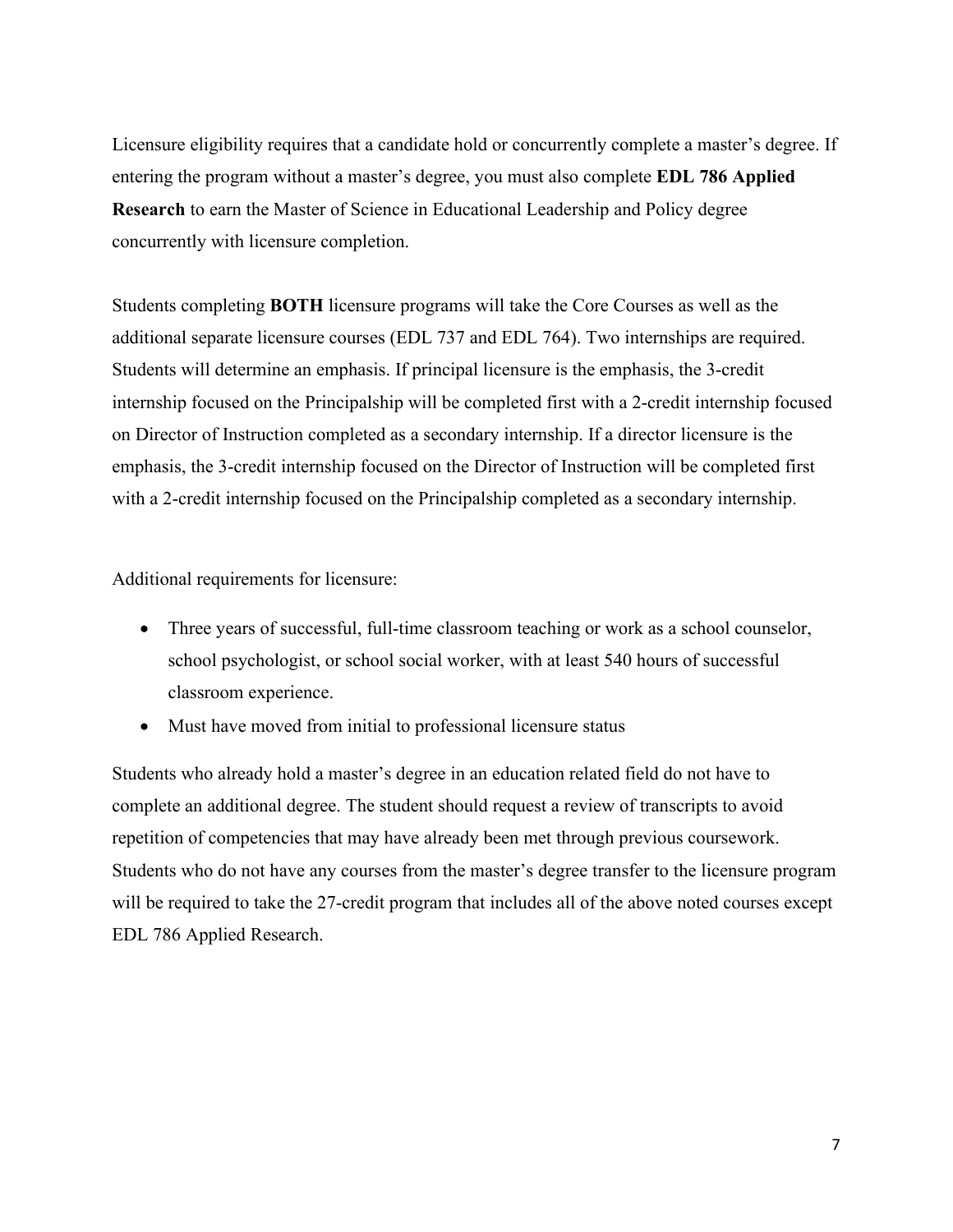## **Post-Secondary, Technical and Adult Education Certificate (18 Credits)**

The PTAE Certificate Program is designed especially for postsecondary professionals in instructional and non-instructional roles, including academic support, advising, recruitment, admissions, student services, career services, residence/campus life, nontraditional programs and services, continuing education, outreach, community engagement, service learning, administrative services, financial aid, and instructional staff.

#### • **Required Core Courses**

EDL 730 Introduction to Leadership in Educational Systems

- EDL 763 Understanding and Facilitating Learning in Adulthood
- EDL 765 Introduction to Postsecondary Education in the United States

**Options:** Choose 3 courses from the following, based on your individual career goals:

- EDL 733 Effective Communication for Leaders
- EDL 738 Legal Aspects of Higher Education
- EDL 764 Community Engagement for Educational Institutions
- EDL 793 Internship in Educational Leadership
- PRF CNS 709 Student Affairs and College Counseling
- PRF CNS 745 Student Development and the College Environment

#### **Athletics Leadership and Sports Management (15 Credits)**

Required coursework includes:

- EDL 730 Introduction to Leadership in Educational Systems
- EDL 735 Legal Aspects in K-12 Education OR EDL 738 Legal Aspects of Higher Education
- EDL 764 Community Engagement for Educational Institutions OR EDL 766 Program Development and Evaluation in Postsecondary Education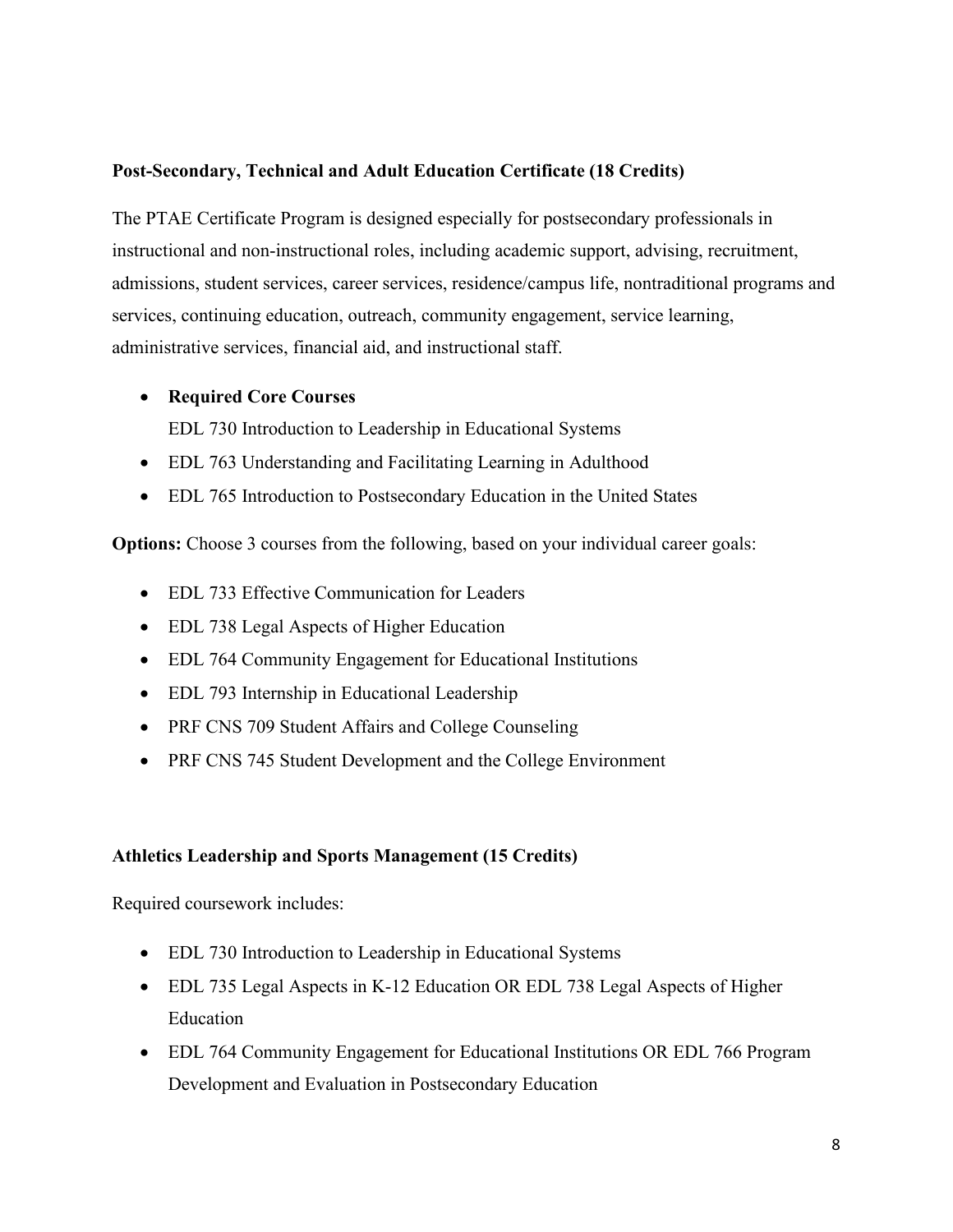- PE 760 Organization and Administration of Athletics and Physical Education
- EDL 793 Internship OR EDL EDL 796 Independent Study

## **Social Justice Leadership Certificate (15 Credits) [updated fall 2018]**

Required coursework includes:

- EDL 714 The Influence of Curriculum: Perspectives on Power and Position
- EDL 729 Dialogues in Social Justice
- EDL 730 Introduction to Leadership in Educational Systems
- EDL 736 The Politics of Poverty

Choose **ONE** of the following (with advisor approval)

- EDL 719 Issues in Professional Leadership (must be a SJ focused issue) OR
- EDL 793 Internship in Educational Leadership (must include a SJ focus) OR
- EDL 796 Independent Study (must be developed with a SJ focus)

## **Library Media Specialist**

A master's degree is no longer required for licensure as a Library Media Specialist. Students can take licensure coursework as post-baccalaureate students. Graduate level coursework taken through the UWSSLEC can be counted as emphasis credits toward the MS degree.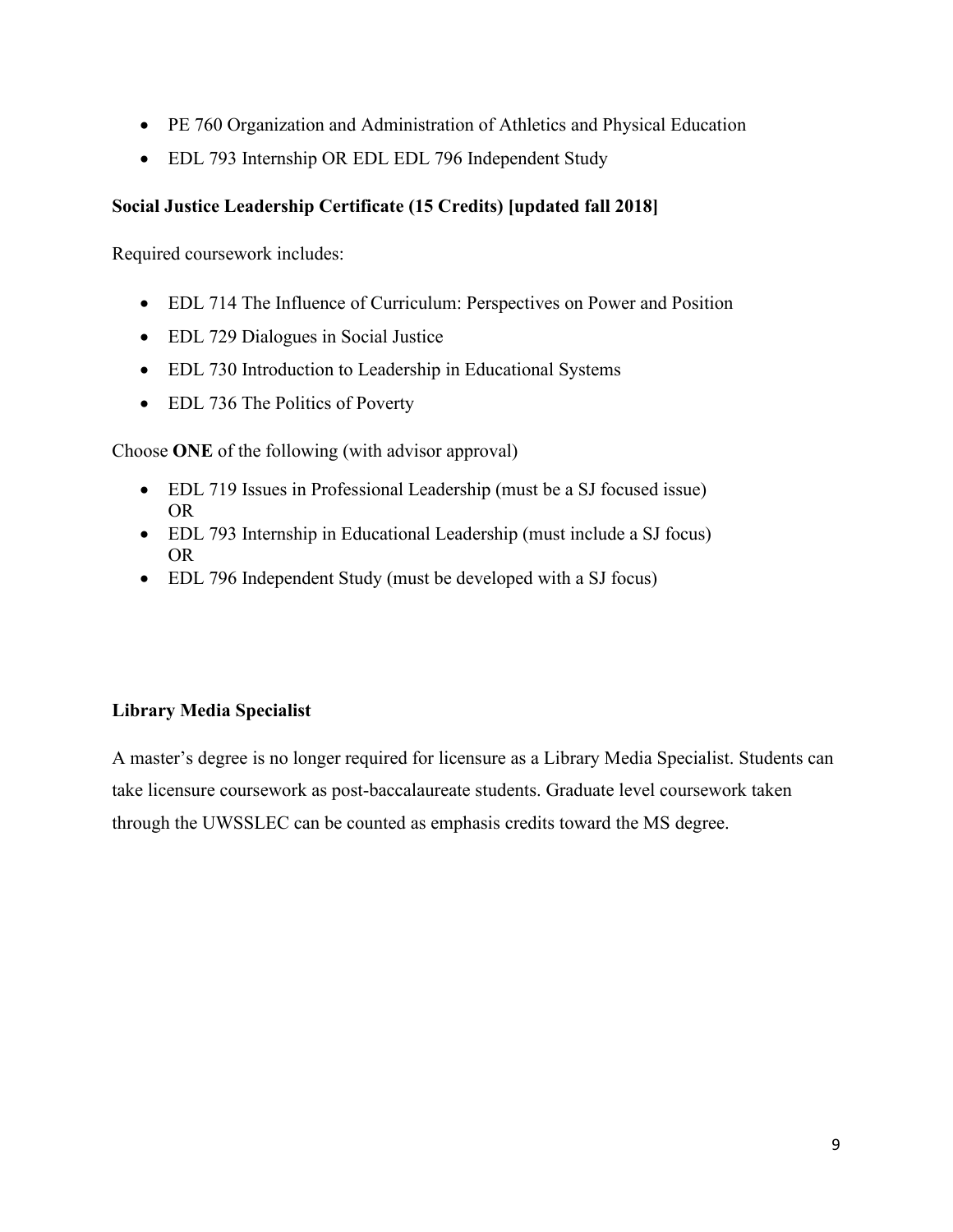## **Registering for Courses/Before Classes Begin**

All course offerings can be viewed on Titan Web. Scheduling for the upcoming semester begins early in the current semester. It is the student's responsibility to keep track of all registration dates. Some classes will fill while others may be in danger of being dropped due to low enrollments. The sooner a student registers, the better it is for the student and the program for planning purposes.

If a course is dropped due to low enrollments, the student should work closely with the Program Coordinator/Advisor in order to establish appropriate alternatives if needed. Curriculum modifications can be made when courses must be substituted due to availability. Another option students have available to them is registering for a course at another institution. Specific rules must be followed in order for this to occur so it is again important to work closely with the Program Coordinator/Advisor.

Graduate Courses can run as 14-week semester courses, first 7-week courses, second 7-week courses, 8-week summer courses, first 4-week summer courses or second 4-week summer courses. All of this detail is noted on Titan Web. Instructors will generally post syllabi on Canvas prior to the start of the semester. If your class does not meet in the first week of the semester, you probably have an online assignment due prior to the first meeting date. It is your responsibility to check Canvas for details such as this.

It is also important to remember that your UW Oshkosh email is the **official communication tool** that UW Oshkosh administration and faculty will use to communicate with you. Make it a habit to check your campus email account frequently.

Familiarize yourself with Canvas if you are in your first semester on campus. It is a very useful platform used for discussion, providing additional content such as readings and handouts, and submitting papers and projects. Any difficulties with the technology need to be addressed with the Helpdesk. Call 920-424-3020, email [helpdesk@uwosh.edu](mailto:helpdesk@uwosh.edu) or stop in Dempsey 207 for support.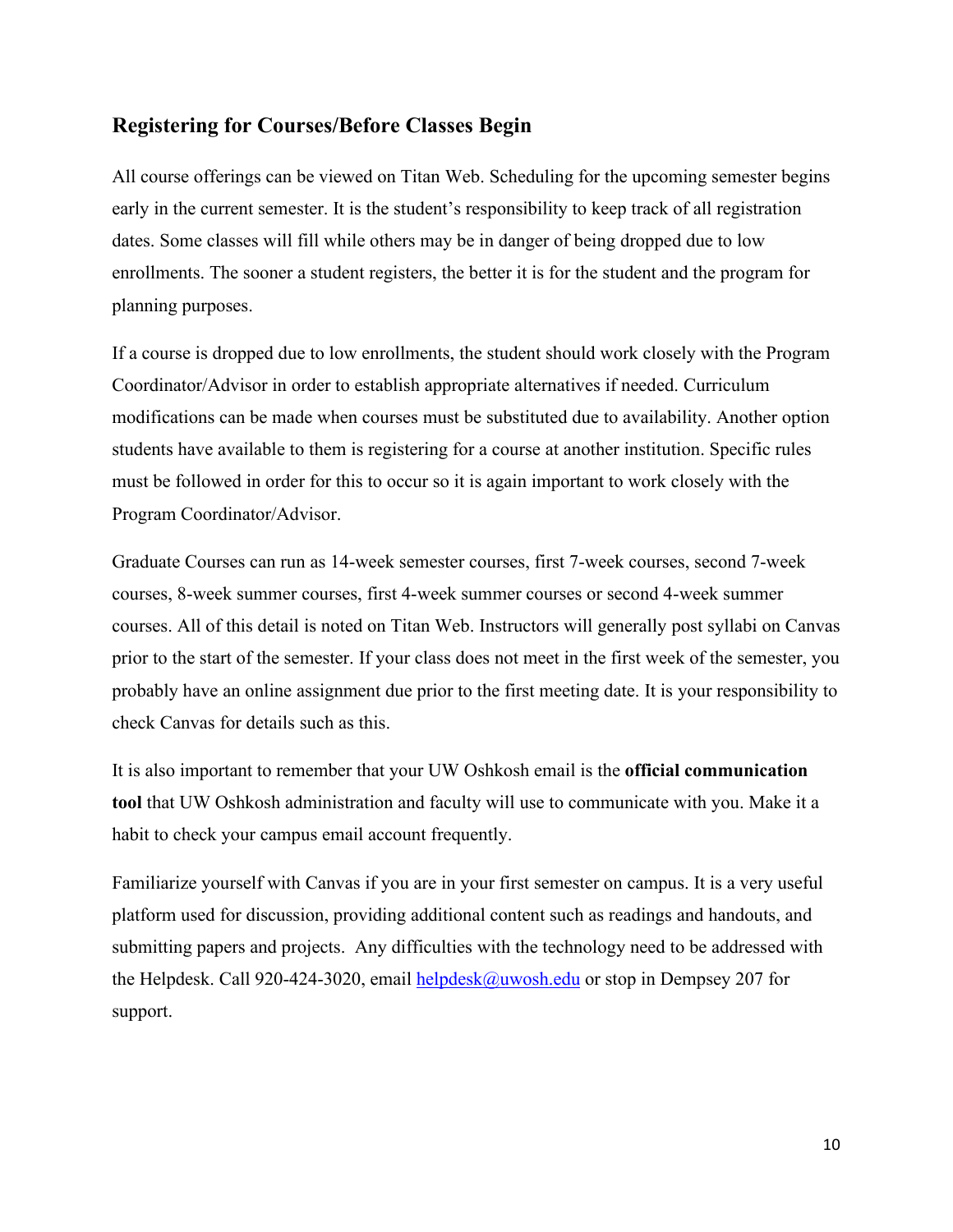## **Portfolio Requirements by Program/License**

A portfolio is required if you are seeking the MS degree and if you are seeking Licensure (Principal/Director of Instruction). The content differs for each of these programs. It is imperative that you follow the expectations/requirements specific to the program you are completing. Also important are the submission dates. All questions about the portfolio should be addressed to the Program Coordinator/Advisor.

NOTE: Initial submissions are due upon completion of 9 credits and prior to completion of the Admission to Candidacy form. Students are encouraged to submit the link to the portfolio shortly after the completion of 9 credits so that the structural frame is in place as progress as made toward program completion.

## **Portfolio Content**

## **Master of Science in Educational Leadership and Policy Degree**

**(This content is Not for Licensure-Seeking Students)**

## **Initial Entries Due: After completion of 9 credits and before applying for Admission to Candidacy**

#### **Electronic Portfolio Requirement**

Create a portfolio that will show your growth during your degree program. (Most students find Google Sites to be easy to navigate). You are to create two levels of entries: (I) Initial Portfolio (generally started during EDL 730) and (II) End of Program (during EDL 794). The portfolio is started at the beginning of your program of study and should be added to throughout your program. You will submit a completed portfolio at the end of your graduate program while enrolled in EDL 794. By the end of your degree you should have collected a variety of artifacts that show growth in knowledge of the program goals, dispositions and expectations.

#### Step 1: Create the space

Set up your space so that it is easy to navigate. Consider the overall content you will have by the end of your program. You should have a clear labeling of your initial entries and upon completion in EDL 794 a clear labeling of your final entries.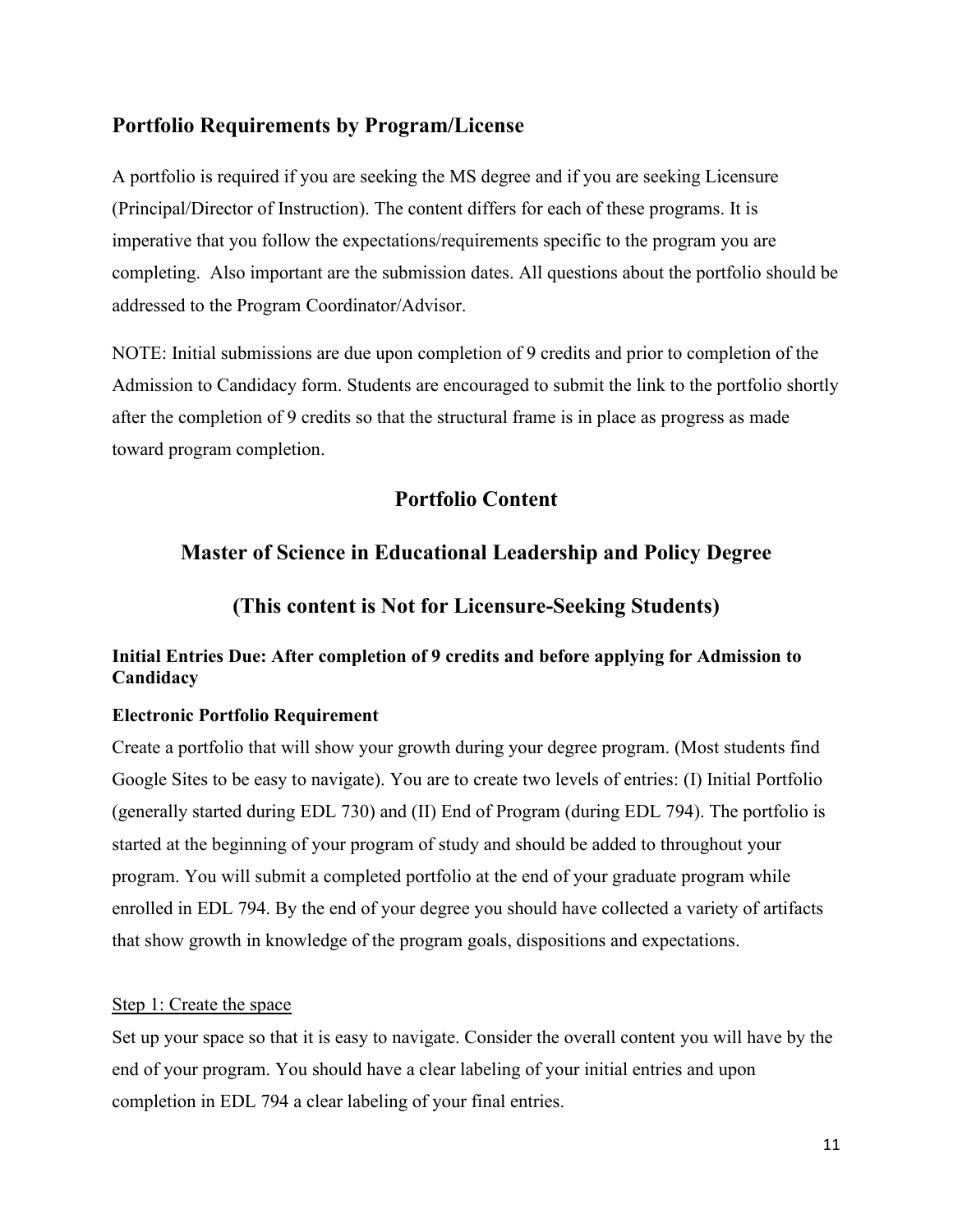#### Step 2: Introduce yourself

Include a bit of text sharing with the reader who you are and why you are pursuing this degree. Include ideas on what you need to do to grow in your leadership capacity.

#### Step 3: Include your Statement of Leadership Philosophy

The Statement of Leadership Philosophy is developed in EDL 730 Introduction to Leadership in Educational Systems.

#### Step 4: Set up a space for your analysis of program dispositions

The analysis should be a reflective statement on each disposition. (Dispositions are the attitudes and beliefs you hold). The reflections should include such things as your understanding of that disposition, your experience with it, your plan for growing in that area. NOTE: The dispositions are noted on page 4 of this Handbook.

**Submit the link to your initial portfolio to Dr. Garrison sometime after completing 9 credits and before completing your Admission to Candidacy application (prior to 21 credits being completed).** 

## **Final Portfolio Requirement (Due as part of EDL 794 coursework)**

As indicated under Step One of the Initial Portfolio, a space should be created for the End of Program Entries. Do not delete the Initial Portfolio Entries. This is meant to show growth and development during the program of study.

## Submission Requirements

- 1. A reflective statement and artifacts demonstrating achievement of each program goal (include real world examples and class assignments as evidence of your knowledge/understanding of each goal.
- 2. A reflective statement and artifacts demonstrating achievement of each program disposition (include real world examples as evidence of your knowledge/understanding of each disposition).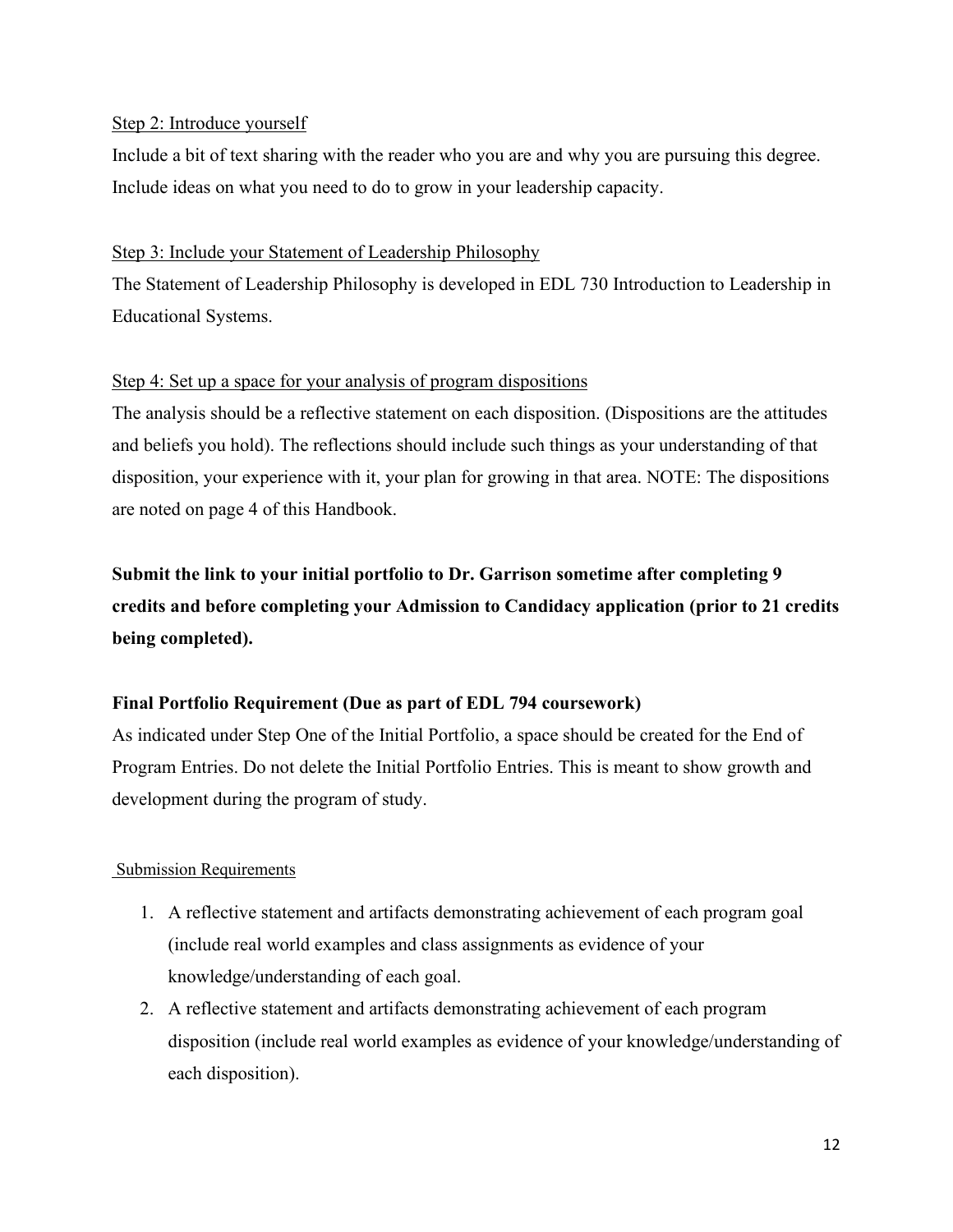- 3. A philosophy of leadership statement including how this statement has changed since you began the program. (Do not delete the initial submission. Label it as End of Program Philosophy Statement to differentiate it from the Initial Entry).
- 4. Summary of Research. Include a summary of the research conducted in EDL 786. This summary should include the topic researched (including the research question(s), the methodology employed, major findings, pitfalls and problems encountered, and at least one idea for future research.
- 5. Program Learnings Documentation (as described below).

## **Program Learnings Documentation**

## Purpose:

- \* Review program learnings and how you have used them.
- \* Compile important program/course concepts from courses.

\* Include appropriate artifacts as evidence of your knowledge of the competencies in each course. Artifacts can be from coursework or from your "real world" work experiences as evidence of your learning.

## Structure:

1. Include a cover page with your name, date you started and ended program, current job (if applicable), and program emphasis (MS Degree, PTAE Certificate, etc.)

2. Create a list of courses taken by semester. (Course title, Semester/Year taken, Instructor name.

3. Identify in chart format the important program learnings from each specific course. It might look something like this:

| Course and | Main $idea(s)/concept(s)$ | Author/theorist/designer  | Reflection/Commentary: How is this  |
|------------|---------------------------|---------------------------|-------------------------------------|
| Instructor | taken from course         | associated with this idea | important? How has it impacted you  |
|            |                           | or concept                | as a learner and leader? How has it |
|            |                           |                           | impacted how you work with others   |
|            |                           |                           | in your organization? How has it    |
|            |                           |                           | helped you meet the program goals?  |
|            |                           |                           | [attach artifact as evidence of     |
|            |                           |                           | application of learning]            |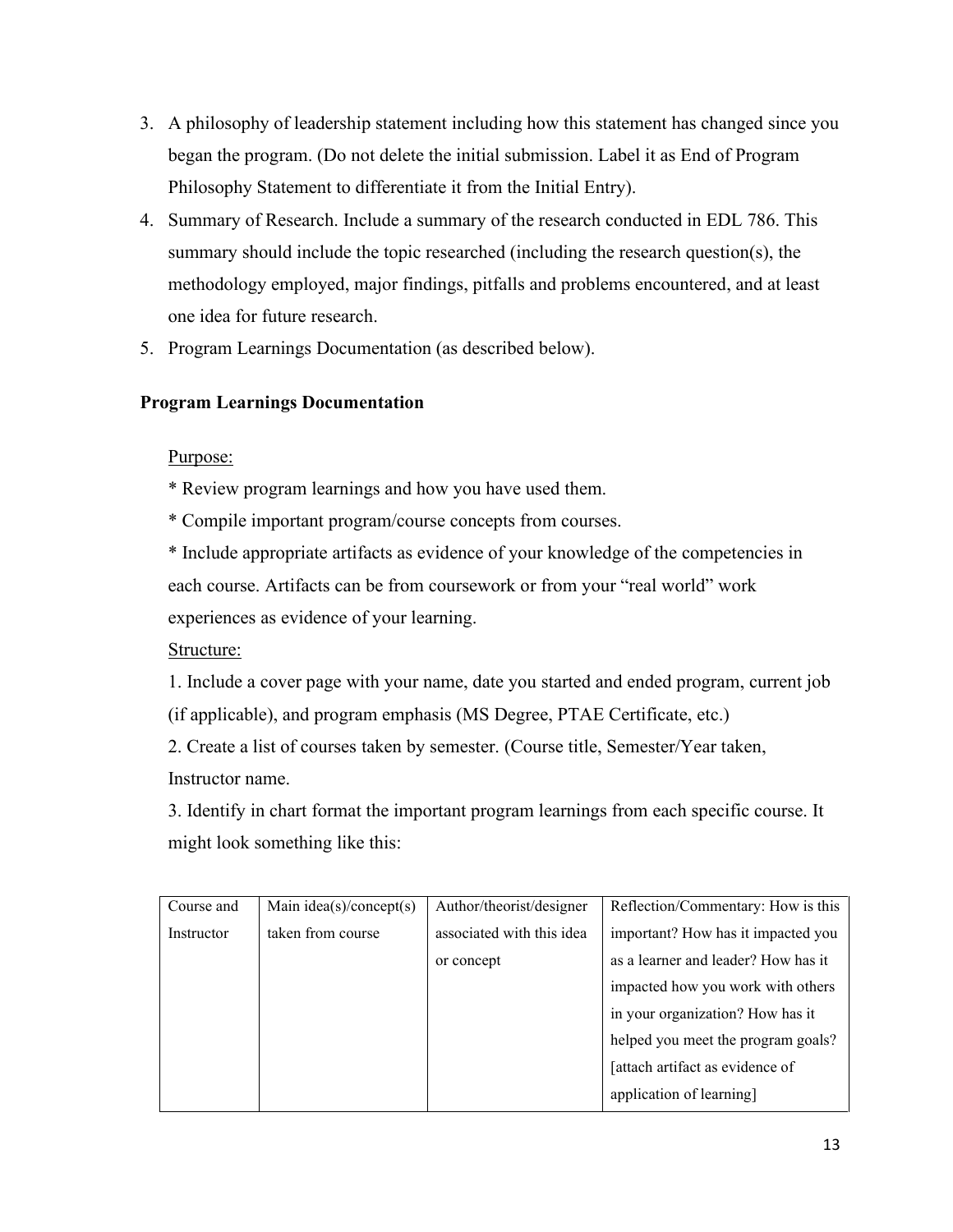#### **Final Overall Reflective comments to be included:**

4. Tell what leadership roles you have assumed while in the program and how you have used program information in these roles.

5. Tell where you are going next professionally. (Statement of Professional Goals/Pathway)

The Final Portfolio will be due in the final week of the EDL 794 Capstone Course. The syllabus for the course will include the specifics in regard to submission. If you are not completing EDL 794 as your capstone, you are still required to submit a portfolio prior to program completion.

It is highly recommended that you store assignments from courses, examples of work completed within your organization, presentations you have done, etc., as the artifacts you will use in your final portfolio. If you store these in one place, you will have an easier time completing your final portfolio as all of your evidence of learning will be at your fingertips!

## **Principal/Director of Instruction Licensure Portfolio**

## **(For Students completing Licensure only**

#### **OR Concurrently completing the degree and license)**

#### **Initial Entries Due: Upon completion of 9 credits/Prior to completion of 21 credits**

Create a portfolio that will show your growth during your degree program. (Most students find Google Sites to be easy to navigate). You are to create two levels of entries: (I) Initial Portfolio (generally started during EDL 730) and (II) End of Program (during EDL 793). The portfolio is started at the beginning of your program of study and should be added to throughout your program. You will submit a completed portfolio at the end of your graduate program while enrolled in EDL 793. By the end of your degree/licensure program, you should have collected a variety of artifacts that show growth in knowledge of the program goals, dispositions and expectations.

# **Initial Portfolio Submission (Due upon completion of 9 credits/before completion of 21 credits)**

Step 1: Create the space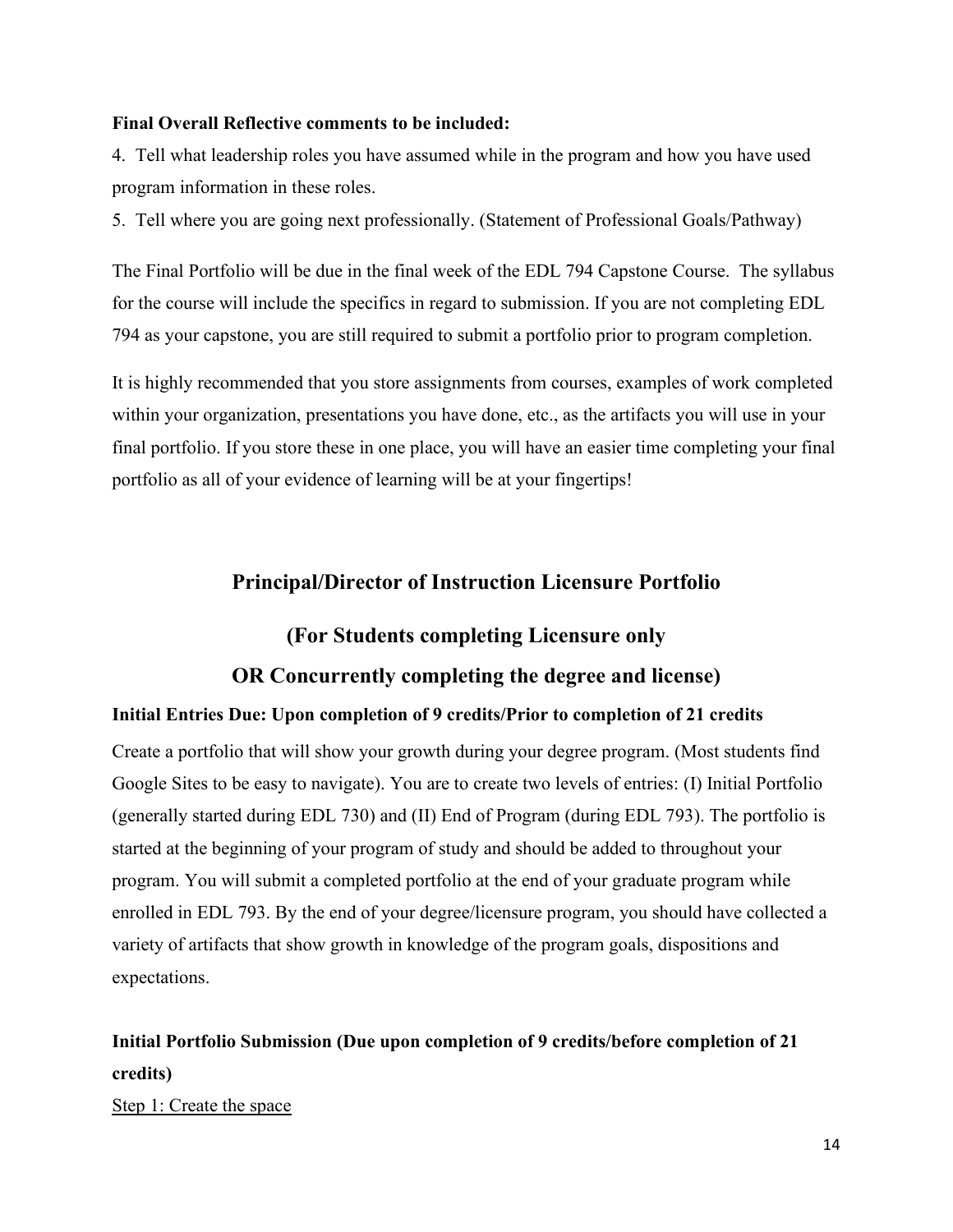Set up your space so that it is easy to navigate. Consider the overall content you will have by the end of your program. You should have a clear labeling of your initial entries and upon completion in EDL 793 a clear labeling of your final entries. (And again in EDL 790 if earning a second license).

#### Step 2: Introduce yourself

Include a bit of text sharing with the reader who you are and why you are pursuing this degree. Include ideas on what you need to do to grow in your leadership capacity.

#### Step 3: Include your Statement of Leadership Philosophy

The Statement of Leadership Philosophy is developed in EDL 730 Introduction to Leadership in Educational Systems.

#### Step 4: Program Dispositions Reflections

Include a reflective statement on each disposition. (Dispositions are the attitudes and beliefs you hold). The reflections should include such things as your understanding of that disposition, your experience with it, your plan for growing in that area. NOTE: The dispositions are noted on page 4 of this Handbook.

**Submit the link to your initial portfolio to Dr. Garrison sometime after completing 9 credits and before completing 21 credits.**

# **Final Portfolio Requirement (Due as part of EDL 793 for first administrative license/EDL 790 for a second license)**

As indicated under Step One of the Initial Portfolio, a space should be created for the End of Program Entries. Do not delete the Initial Portfolio Entries. This is meant to show growth and development during the program of study.

#### **Self-Assessment of Program dispositions**

Briefly address your capacity to do each of the six dispositions stated. No artifacts are needed but may certainly be included if you wish.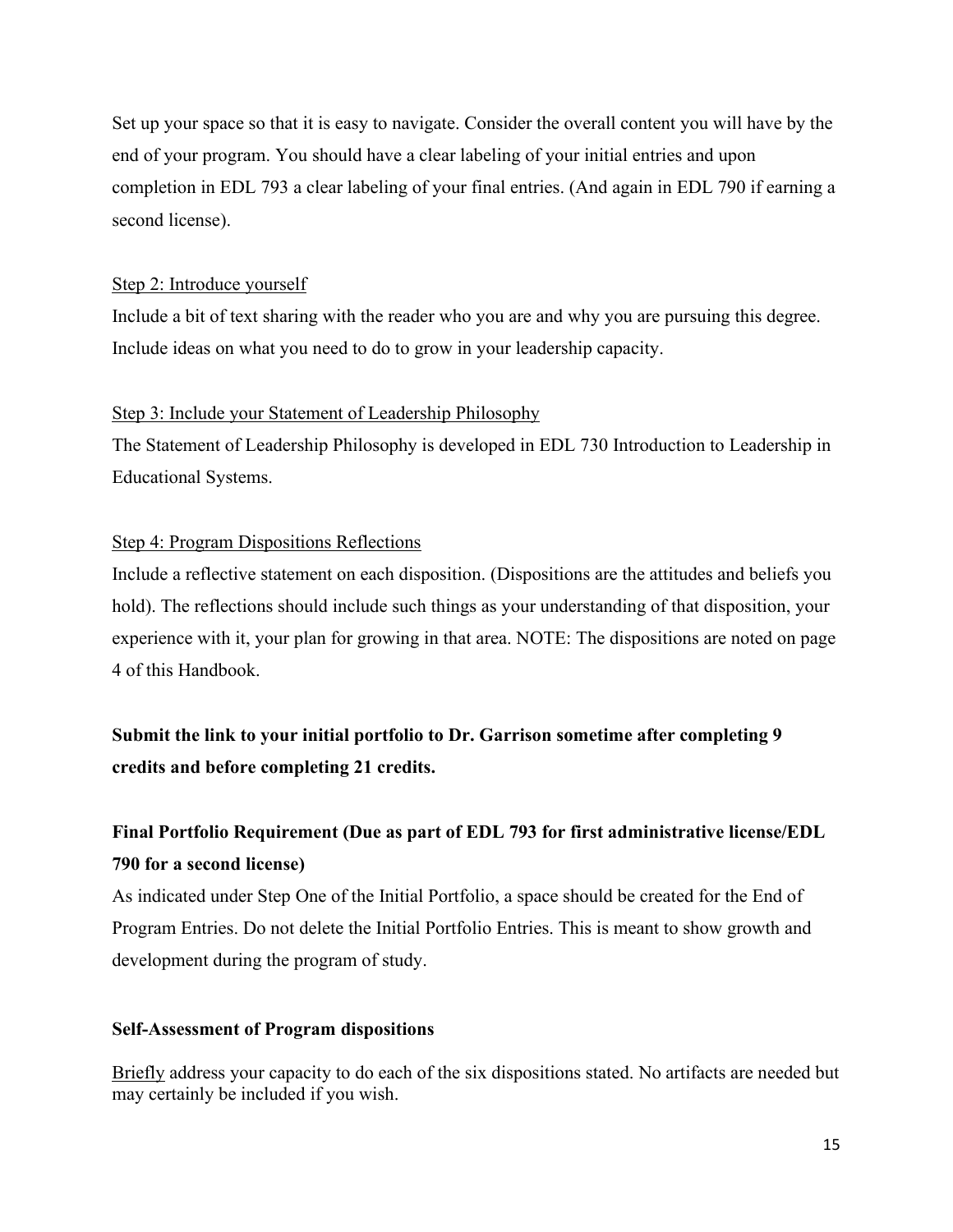## **Statement of future goals**

State the goals you have set for yourself. What is it you intend to do with your license? It is common to look at both your short term and long term goals.

#### **Statement of Leadership Philosophy**

State your leadership philosophy. What is the philosophy that guides your leadership? You initially developed this philosophy in EDL 730. It is expected that you expanded upon that during your coursework and internship.

#### **Artifacts to evidence knowledge and skills related to each Administrator Standard**

It is your responsibility to demonstrate your knowledge and skills related to each Administrative Standard. Much of this demonstration will be accomplished during the internship experience. Artifacts and other means of demonstrating this should be attached to the portfolio. Provide a variety of artifacts for each standard, making sure you are providing a reflection on the standard itself, and an explanation as to how each artifact evidences your working knowledge of that standard.

On-site administrators serving as mentors to the licensure interns are instructed to provide feedback to the intern in regard to the level of knowledge demonstrated and/or the standard to which the knowledge was demonstrated. If your on-site administrator is unable to provide feedback or feels you need additional work in understanding a specific standard, it will be imperative that you represent that knowledge through a means other than or in addition to the internship experience. This might be in the form of conference or workshop attendance, Professional Development sessions, course assignments, etc.

List each standard. Complete a brief reflection for each standard, explaining your understanding of the standard and why the chosen artifact(s) demonstrates knowledge of the standard. You should include a minimum of two artifacts for each standard. Avoid the use of course assignments as artifacts as these are generally theory-based. Instead, use those generated as part of your internship, which is a practical, hands-on experience with the standards. If you are unable to provide an artifact make sure you have a clear narrative about how you feel you have worked to meet the standard. As you set up your portfolio content for this section, it should be structured so that you are listing the standard, providing the narrative and attaching artifacts. There must be an ease of navigation to the site. (Avoid using course assignments as artifacts. Artifacts should come from your practical experience as an intern).

Deadlines will be provided at the beginning of the semester. Prior to submitting to Dr. Garrison for review (garrisoj@uwosh.edu), make sure you provide appropriate permissions for viewing.

All interns receive an Internship Handbook which provides detailed information about the experience and the portfolio.

#### **Wisconsin Department of Public Instruction Administrator Standards:**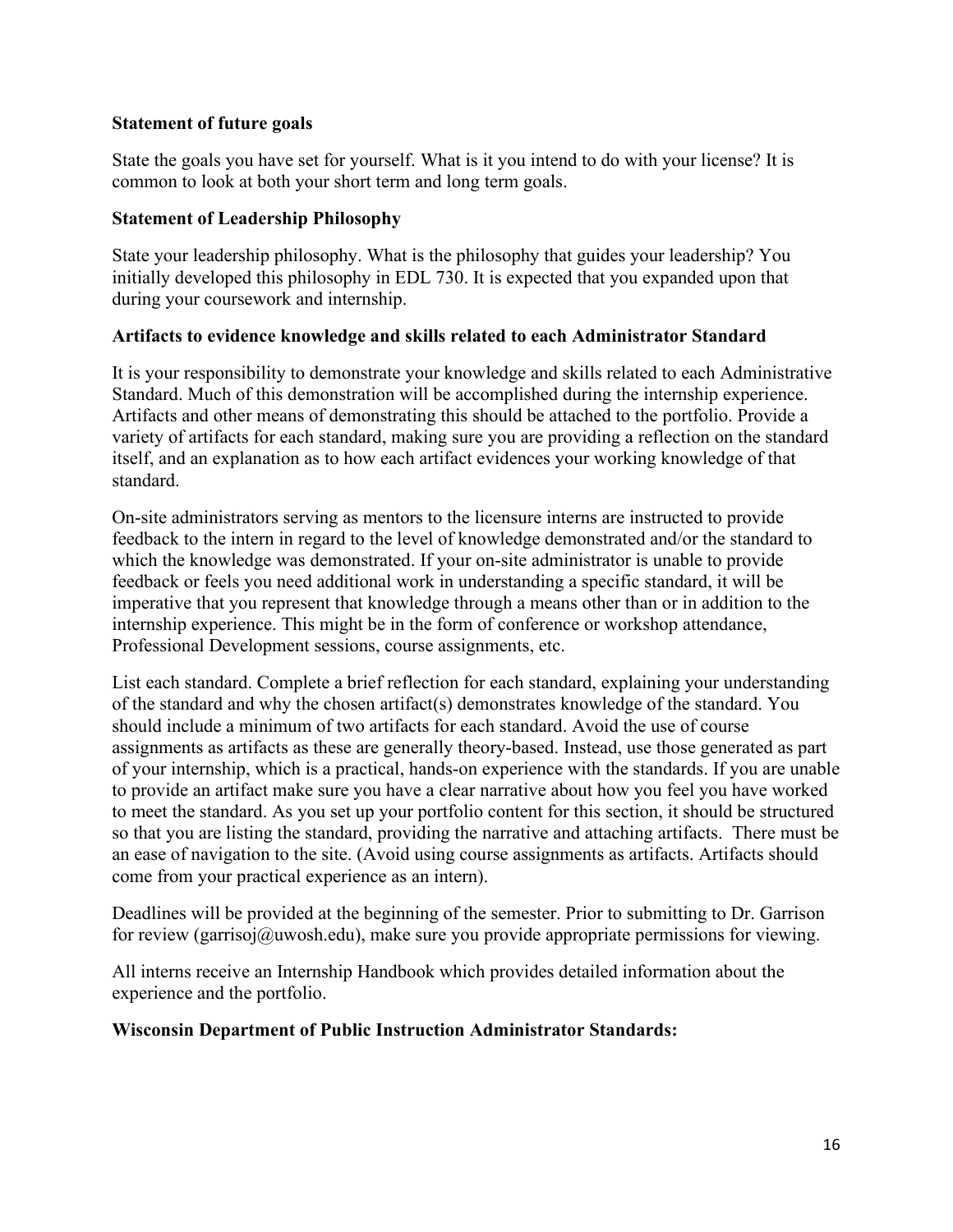**1. Mission, Vision, and Core Values.** Effective educational leaders develop, advocate, and enact a shared mission, vision, and core values of high-quality education, academic success, and well-being of each pupil.

**2. Ethics and Professional Norms.** Effective educational leaders act ethically and according to professional norms to promote each pupil's academic success and well-being.

**3. Equity and Cultural Responsiveness.** Effective educational leaders strive for equity of educational opportunity and culturally responsive practices to promote each pupil's academic success and well-being.

**4. Curriculum, Instruction, and Assessment**. Effective educational leaders develop and support intellectually rigorous and coherent systems of curriculum, instruction, and assessment to promote each pupil's academic success and well-being.

**5. Care and Support**. Effective educational leaders cultivate an inclusive, caring, and supportive school community to promote each pupil's academic success and well-being.

**6. Professional Capacity of School Personnel.** Effective educational leaders develop the professional capacity and practice of school personnel to promote each pupil's academic success and well-being.

**7. Professional Community**. Effective educational leaders foster a professional community of teachers and other professional staff to promote each pupil's academic success and well-being.

**8. Meaningful Engagement**. Effective educational leaders engage families and the community in meaningful, reciprocal, and mutually beneficial ways to promote each pupil's academic success and well-being.

**9. Operations and Management**. Effective educational leaders effectively manage school operations and resources to promote each pupil's academic success and well-being.

**10. School Improvement**. Effective educational leaders act as agents of continuous school improvement to promote each pupil's academic success and well-being.

**11. Teacher Standards.** Effective educational leaders understand and demonstrate competence in the teacher standards under s. PI 34.002. Specific Skills and Knowledge

The skills and knowledge expectations differ for the two administrator licenses. For specific details on each license, go to [https://dpi.wi.gov/tepdl/programs/](https://dpi.wi.gov/tepdl/programs/standards/administrator)**standards**/administrator

Principal licensure requires students to demonstrate skills and knowledge as a building leader while Director of Instruction licensure requires students to demonstrate skills and knowledge as a district level leader.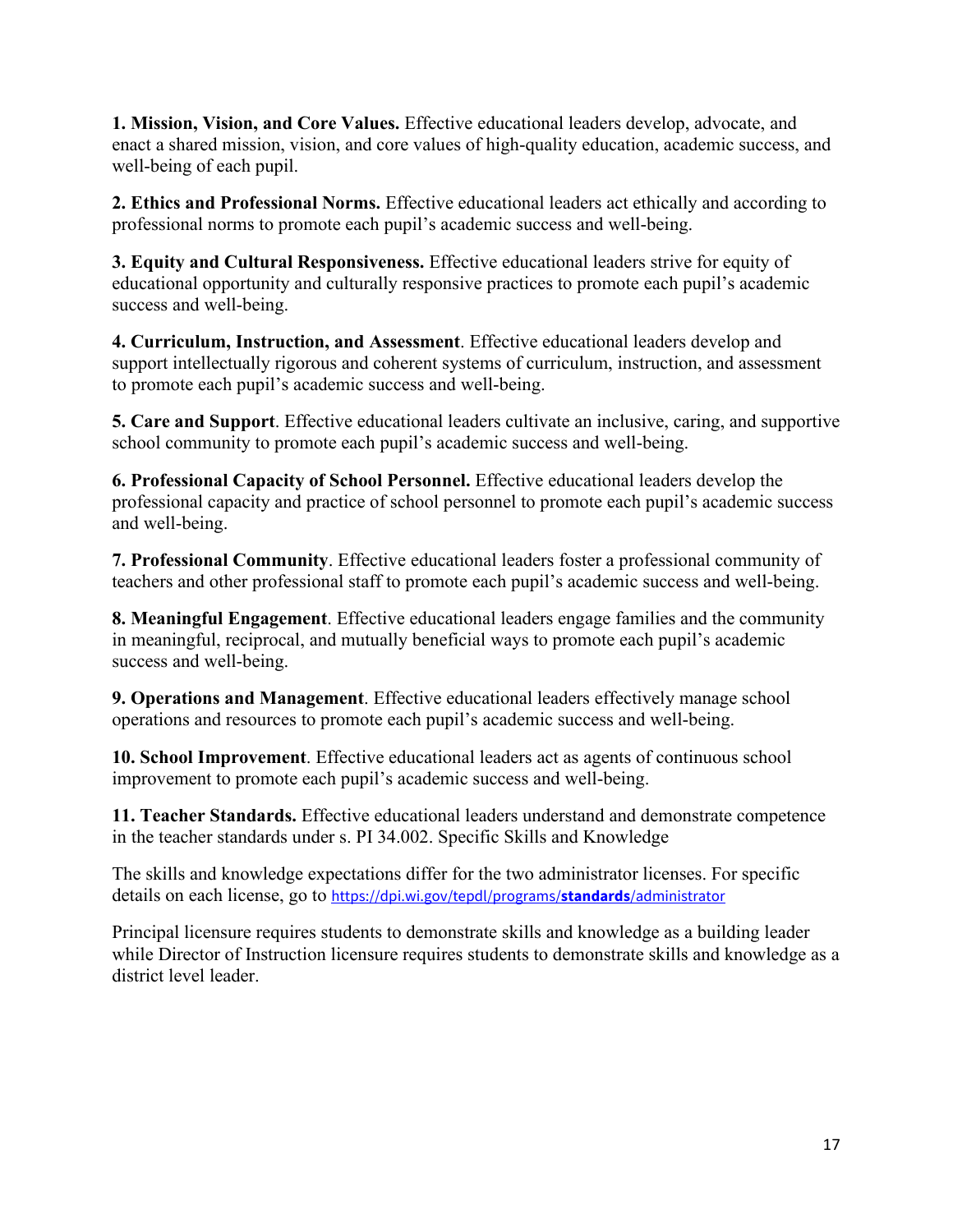# **Completion of Forms/Preparing to Graduate**

All forms noted below can be accessed through the Office of Graduate Studies website: [www.uwosh.edu/gradstudies.](http://www.uwosh.edu/gradstudies)

Note: All forms must be completed and signed by the student and then sent to the Educational Leadership and Policy Department for review and processing. (Drop off in N/E 606 or email to garrisoj@uwosh.edu).

#### **Admission to Candidacy**

This form is required of any student working on the Master of Science in Educational Leadership and Policy degree. The form requires the student to list all courses already taken and all courses that will be taken to complete the program of study. It is recommended that this form be completed around the time the candidate has completed 18-21 credits. Once submitted, this form serves as the official contract between the student and the Office of Graduate Studies for program completion. If a student must take a course other than one that is noted on the Admission to Candidacy form then a Program Modification form will also have to be completed: <http://www.uwosh.edu/gradstudies/resources/forms/all-applicants/prgmmod.pdf/view>

#### **GAP Form**

Students who have applied for a certificate program must also submit a Verification of Certificate Completion (GAP) form. Failure to 1) apply as a certificate student or 2) submit a GAP form will result in the certificate not showing up on the official transcript. When in doubt, check with your advisor. The GAP form can be found by following the link:

• [Verification of Program Study page](https://www.uwosh.edu/gradstudies/forms-and-policies/forms/all-applicants/admission-to-candidacy)

ONLY courses required for the Certificate are to be listed on the GAP form.

## **Application to Graduate/Complete**

The Application to Graduate should be completed early in the semester the student will complete the program. Only degree-seeking students apply to graduate. You must apply even if you do not plan to attend the commencement ceremony. The application to graduate is not an indication that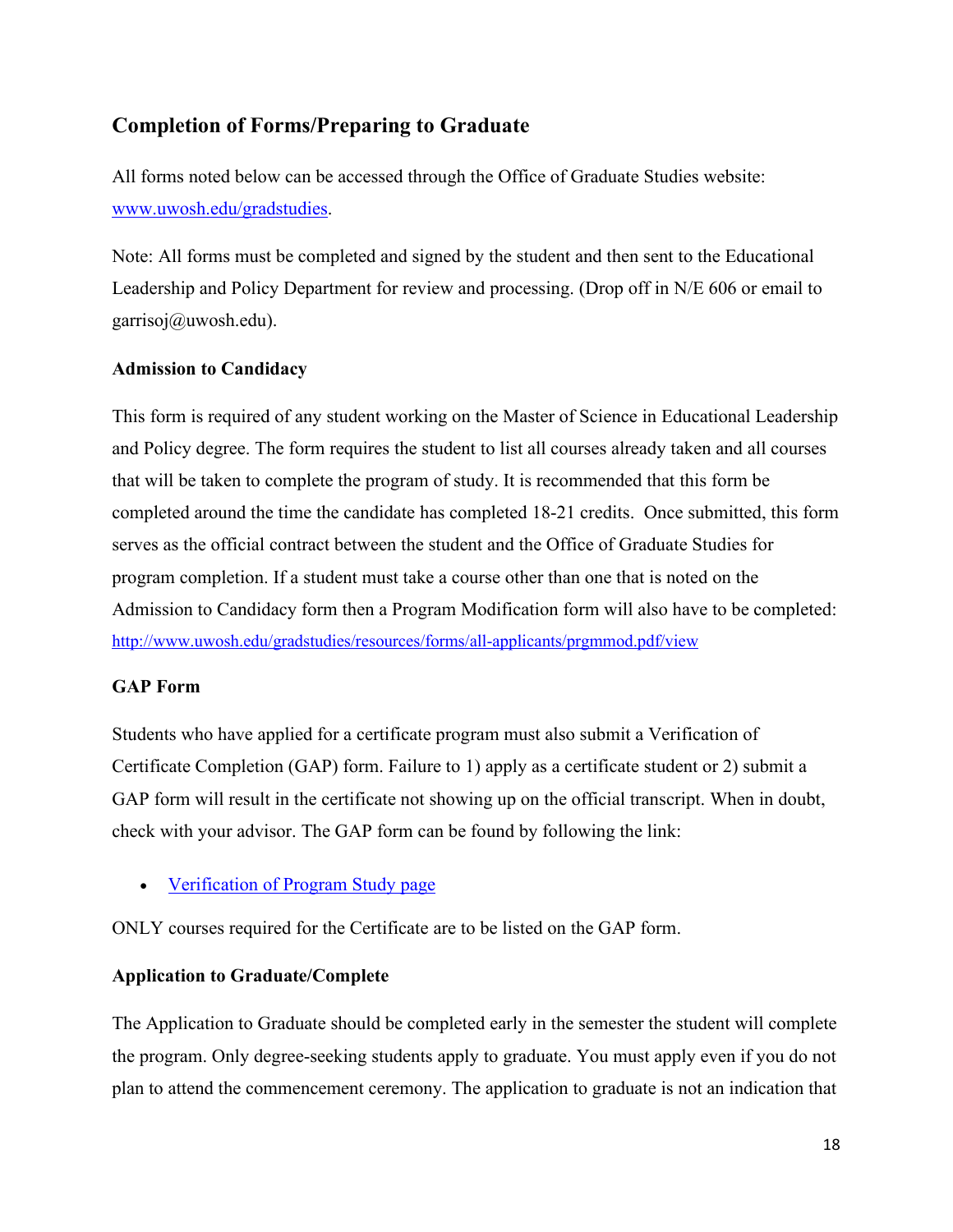you will attend graduation. It is the official verification that you will complete your program of study. Note that students earning a certificate also apply for completion, and that certificate **only** students—who are not also earning the degree—do not attend commencement[.](http://www.uwosh.edu/gradstudies/resources/forms/application-to-graduation)

<http://www.uwosh.edu/gradstudies/resources/forms/application-to-graduation>

Graduation details can be found at[:](http://www.uwosh.edu/gradstudies/current-students/graduation/)

<http://www.uwosh.edu/gradstudies/current-students/graduation/>

Register to graduate then check Grad Studies [Graduation homepage](http://www.uwosh.edu/gradstudies/current-students/graduation/) to make sure you are on the graduation list.

<http://www.uwosh.edu/gradstudies/current-students/graduation/>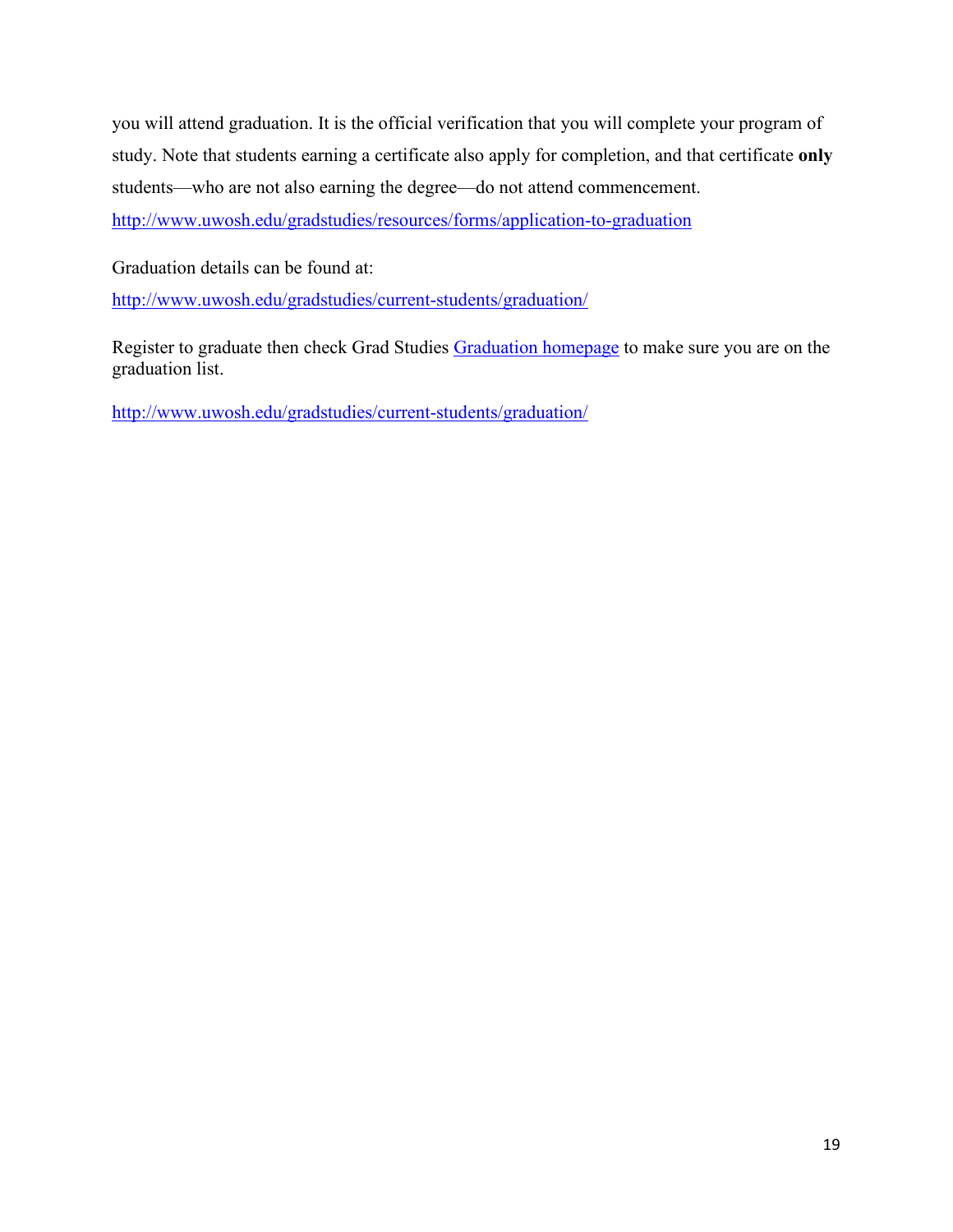## **Applying for a DPI license**

Licensure candidates (Principal, Library Media) have slightly differing portfolio requirements. Work closely with your Advisor and Practicum/Internship Supervisor regarding content and deadlines. Once all internship/practicum hours have been fully documented and approved and your portfolio has been successfully submitted, your name will be added to the UWO licensure completer list. At the end of the semester, that list will be verified by our UWO certifying officer and forwarded to DPI. DPI will add all names on that completer list to their database of program completers. When you complete your online licensure application you will reach a place on the document asking for your institutional verification. The system will automatically search the DPI website for your program completer information and drop that information into your application.

Please be aware that even if we submit your name immediately upon the completion of a semester (June for Spring completers and January for Fall completers), it could potentially take DPI months to get caught up with their data entry. Do not attempt to apply for your license too early or the information will not be available on the database.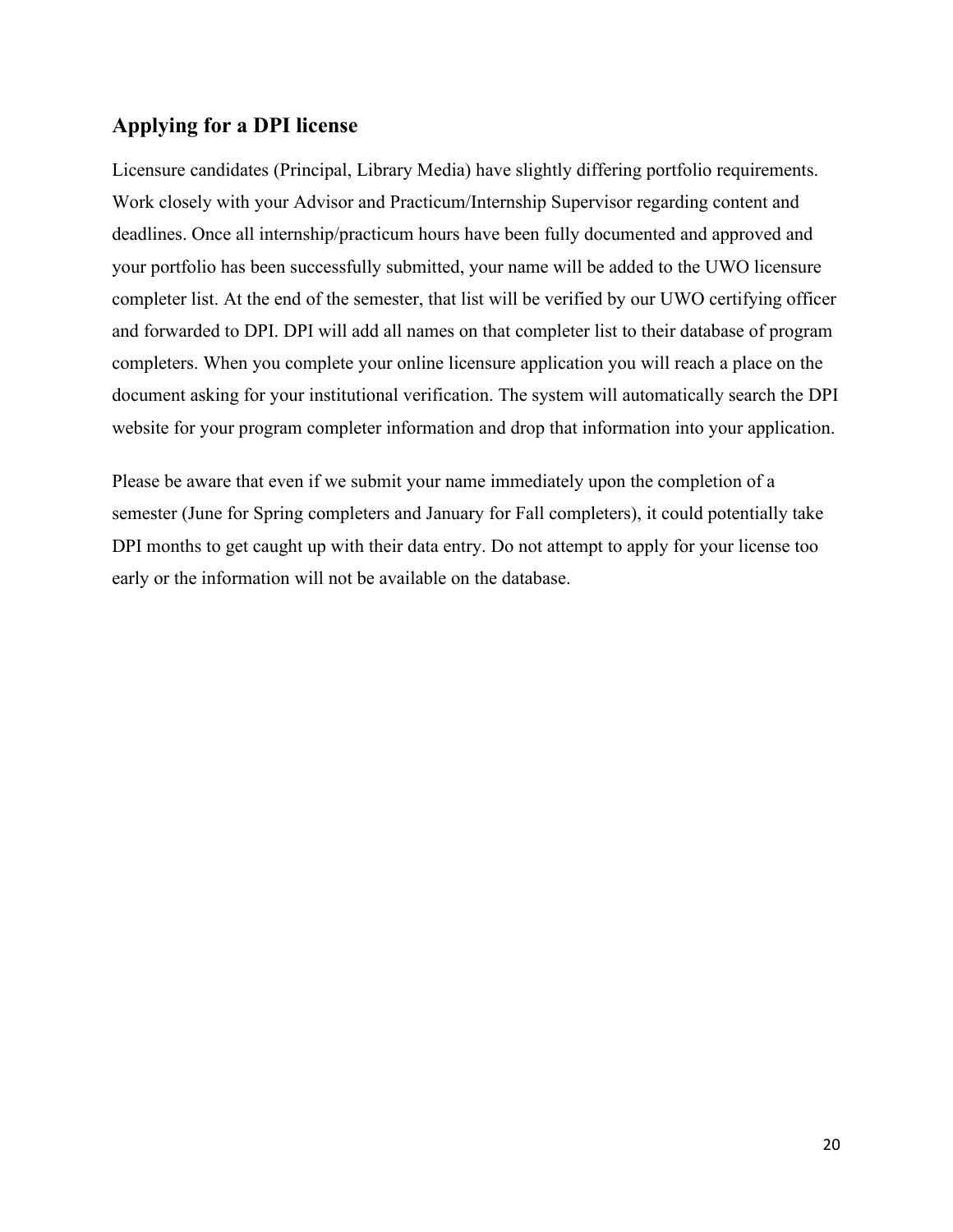## **Appendix A Administrator Licensure Certificate Portfolio Review and Assessment Final Portfolio Review Rubric**

Student \_\_\_\_\_\_\_\_\_\_\_\_\_\_\_\_\_\_\_\_\_\_\_\_\_\_\_\_\_\_\_\_\_\_\_\_\_\_\_\_\_ Semester/Year \_\_\_\_\_\_\_\_\_\_\_\_\_\_\_\_

|                                                                                                                                                                                                                                     | $\overline{2}$                                                                                                                                                                                                                                          | 3                                                                                                                                                                                                                                                         | 4                                                                                                                                                                                                                                                                          | 5                                                                                                                                                                                                                                                                            |
|-------------------------------------------------------------------------------------------------------------------------------------------------------------------------------------------------------------------------------------|---------------------------------------------------------------------------------------------------------------------------------------------------------------------------------------------------------------------------------------------------------|-----------------------------------------------------------------------------------------------------------------------------------------------------------------------------------------------------------------------------------------------------------|----------------------------------------------------------------------------------------------------------------------------------------------------------------------------------------------------------------------------------------------------------------------------|------------------------------------------------------------------------------------------------------------------------------------------------------------------------------------------------------------------------------------------------------------------------------|
| Unacceptable                                                                                                                                                                                                                        | Emergent                                                                                                                                                                                                                                                | Progressing                                                                                                                                                                                                                                               | Proficient                                                                                                                                                                                                                                                                 | Advanced                                                                                                                                                                                                                                                                     |
| The Administrative                                                                                                                                                                                                                  | The Administrative                                                                                                                                                                                                                                      | The Administrative                                                                                                                                                                                                                                        | The Administrative                                                                                                                                                                                                                                                         | The Administrative                                                                                                                                                                                                                                                           |
| Licensure Candidate:                                                                                                                                                                                                                | Licensure Candidate:                                                                                                                                                                                                                                    | Licensure Candidate:                                                                                                                                                                                                                                      | Licensure Candidate:                                                                                                                                                                                                                                                       | Licensure Candidate:                                                                                                                                                                                                                                                         |
| *does not demonstrate<br>an understanding of the<br><b>Educational Leadership</b><br>Program Dispositions<br>*does not include<br>artifacts that<br>demonstrate an<br>understanding of the<br>WI Administrative<br><b>Standards</b> | *does not clearly<br>demonstrate an<br>understanding of the<br><b>Educational Leadership</b><br>Program Dispositions<br>*does not include<br>artifacts that clearly<br>demonstrate an<br>understanding of the<br>WI Administrative<br><b>Standards</b>  | * demonstrates an<br>understanding of the<br><b>Educational Leadership</b><br>Program Dispositions<br>* includes artifacts that<br>demonstrate an<br>understanding of the<br>WI Administrative<br><b>Standards</b>                                        | * competently<br>demonstrates an<br>understanding of the<br><b>Educational Leadership</b><br>Program Dispositions<br>* includes artifacts that<br>competently<br>demonstrate an<br>understanding of the<br>WI Administrative<br><b>Standards</b>                           | * expertly demonstrates<br>an understanding of the<br><b>Educational Leadership</b><br>Program Dispositions<br>* shows superior<br>ability to include<br>artifacts that<br>demonstrate an<br>understanding of the<br>WI Administrative<br><b>Standards</b>                   |
| *does not address the<br>application of new<br>knowledge<br>*does not articulate<br>future goals                                                                                                                                    | *does not clearly<br>address the application<br>of new knowledge<br>*does not clearly<br>articulate future goals                                                                                                                                        | *addresses the<br>application of new<br>knowledge<br>*articulates future<br>goals                                                                                                                                                                         | *clearly addresses the<br>application of new<br>knowledge<br>*capably articulates<br>future goals                                                                                                                                                                          | *skillfully addresses<br>the application of new<br>knowledge<br>* articulates future<br>goals that demonstrate<br>a visionary approach to<br>leadership                                                                                                                      |
| *does not develop a<br>Statement of<br>Leadership Philosophy<br>*produces content that<br>is difficult to read<br>because of frequent<br>errors in conventions of<br>writing. Lacks<br>organizational structure                     | *does not clearly<br>develop a Statement of<br>Leadership Philosophy<br>*produces content that<br>contains major errors in<br>the conventions of<br>writing and/or that<br>lacks appropriate<br>professional style.<br>Weak organizational<br>structure | *develops a Statement<br>of Leadership<br>Philosophy<br>*produces content that<br>contains several errors<br>in the conventions of<br>writing. Shows some<br>skill in professional<br>writing. Organizational<br>structure somewhat<br>weak or cumbersome | *develops a clear<br>Statement of<br>Leadership Philosophy<br>*produces content that<br>contains some errors in<br>the conventions of<br>writing. Shows<br>competent use of<br>appropriate<br>professional writing.<br>Some problems with<br>ease of navigation of<br>site | *develops a visionary<br>statement of<br>Leadership Philosophy<br>*produces content that<br>is clear, well-organized<br>and free from errors.<br>Professional style is<br>evident. Organizational<br>structure clear/effective<br>with ease of navigation<br>throughout site |

Overall Rubric Score (whole numbers only)

Portfolio Reviewer's Signature \_\_\_\_\_\_\_\_\_\_\_\_\_\_\_\_\_\_\_\_\_\_\_\_\_\_\_\_\_\_\_\_\_\_\_\_\_\_\_\_\_\_

Date \_\_\_\_\_\_\_\_\_\_\_\_\_\_\_\_\_\_\_

 **\_\_\_\_\_ Principal Licensure \_\_\_\_\_ Director of Instruction Licensure**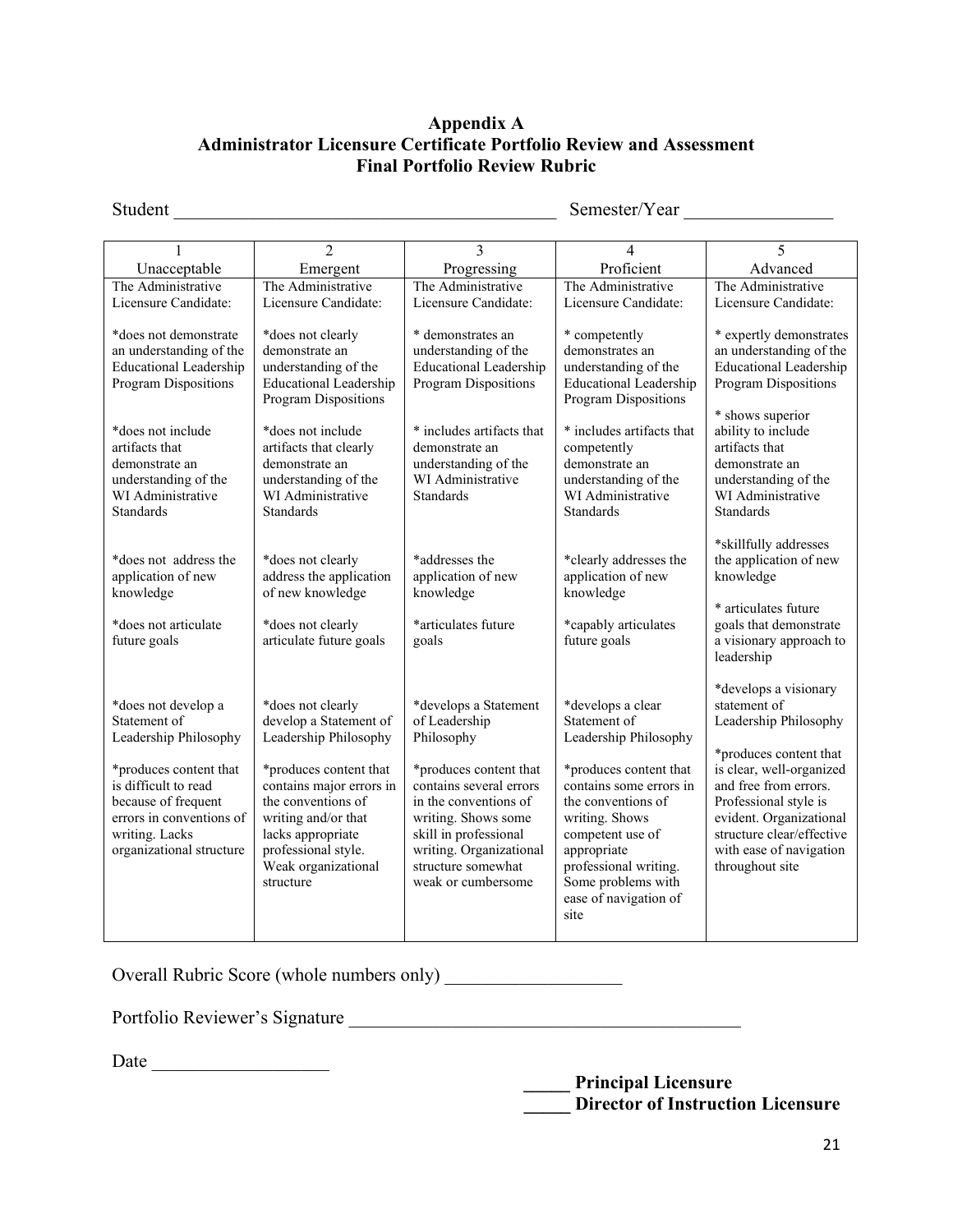## **Appendix B Educational Leadership and Policy MS Degree Final Portfolio Review Rubric**

Student \_\_\_\_\_\_\_\_\_\_\_\_\_\_\_\_\_\_\_\_\_\_\_\_\_\_\_\_\_\_\_\_\_\_\_\_\_\_\_\_\_ Semester/Year \_\_\_\_\_\_\_\_\_\_\_\_\_\_\_\_

|                                                                                                                                                    | $\overline{2}$                                                                                                                                                                  | 3                                                                                                                                                                                                 | 4                                                                                                                                                                                                            | 5                                                                                                                                                                                                             |
|----------------------------------------------------------------------------------------------------------------------------------------------------|---------------------------------------------------------------------------------------------------------------------------------------------------------------------------------|---------------------------------------------------------------------------------------------------------------------------------------------------------------------------------------------------|--------------------------------------------------------------------------------------------------------------------------------------------------------------------------------------------------------------|---------------------------------------------------------------------------------------------------------------------------------------------------------------------------------------------------------------|
| Unacceptable                                                                                                                                       | Emergent                                                                                                                                                                        | Progressing                                                                                                                                                                                       | Proficient                                                                                                                                                                                                   | Advanced                                                                                                                                                                                                      |
| The MS degree                                                                                                                                      | The MS degree                                                                                                                                                                   | The MS degree                                                                                                                                                                                     | The MS degree                                                                                                                                                                                                | The MS degree                                                                                                                                                                                                 |
| Candidate:                                                                                                                                         | Candidate:                                                                                                                                                                      | Candidate:                                                                                                                                                                                        | Candidate:                                                                                                                                                                                                   | Candidate:                                                                                                                                                                                                    |
| *does not demonstrate<br>an understanding of the<br>Educational<br>Leadership and Policy<br>Program Dispositions                                   | *does not clearly<br>demonstrate an<br>understanding of the<br>Educational<br>Leadership and Policy<br>Program Dispositions                                                     | * demonstrates an<br>understanding of the<br>Educational<br>Leadership and Policy<br><b>Program Dispositions</b>                                                                                  | * competently<br>demonstrates an<br>understanding of the<br>Educational<br>Leadership and Policy<br><b>Program Dispositions</b>                                                                              | * expertly<br>demonstrates an<br>understanding of the<br>Educational<br>Leadership and Policy<br>Program Dispositions                                                                                         |
| *does not include<br>artifacts that<br>demonstrate an<br>understanding of the<br>Program goals and<br>competencies                                 | *does not include<br>artifacts that clearly<br>demonstrate an<br>understanding of the<br>Program goals and<br>competencies                                                      | * includes artifacts that<br>demonstrate an<br>understanding of the<br>Program goals and<br>competencies                                                                                          | * includes artifacts that<br>competently<br>demonstrate an<br>understanding of the<br>Program goals and<br>competencies                                                                                      | * shows superior<br>ability to include<br>artifacts that<br>demonstrate an<br>understanding of the<br>Program goals and<br>competencies                                                                       |
| *does not address the<br>application of new<br>knowledge                                                                                           | *does not clearly<br>address the application<br>of new knowledge                                                                                                                | *addresses the<br>application of new<br>knowledge                                                                                                                                                 | *clearly addresses the<br>application of new<br>knowledge                                                                                                                                                    | *skillfully addresses<br>the application of new<br>knowledge                                                                                                                                                  |
| *does not articulate<br>future goals                                                                                                               | *does not clearly<br>articulate future goals                                                                                                                                    | *articulates future<br>goals                                                                                                                                                                      | *capably articulates<br>future goals                                                                                                                                                                         | * articulates future<br>goals that demonstrate<br>a visionary approach to<br>leadership                                                                                                                       |
| *does not develop a<br>Statement of<br>Leadership Philosophy                                                                                       | *does not clearly<br>develop a Statement of<br>Leadership Philosophy                                                                                                            | *develops a Statement<br>of Leadership<br>Philosophy                                                                                                                                              | *develops a clear<br>Statement of<br>Leadership Philosophy                                                                                                                                                   | *develops a visionary<br>statement of<br>Leadership Philosophy                                                                                                                                                |
| *produces content that<br>is difficult to read<br>because of frequent<br>errors in conventions<br>of writing. Lacks<br>organizational<br>structure | *produces content that<br>contains major errors<br>in the conventions of<br>writing and/or that<br>lacks appropriate<br>professional style.<br>Weak organizational<br>structure | *produces content that<br>contains several errors<br>in the conventions of<br>writing. Shows some<br>skill in professional<br>writing. Organizational<br>structure somewhat<br>weak or cumbersome | *produces content that<br>contains some errors in<br>the conventions of<br>writing. Shows<br>competent use of<br>appropriate<br>professional writing.<br>Some problems with<br>ease of navigation of<br>site | *produces content that<br>is clear, well-organized<br>and free from errors.<br>Professional style is<br>evident. Organizational<br>structure<br>clear/effective with<br>ease of navigation<br>throughout site |

Overall Rubric Score (whole numbers only) \_\_\_\_\_\_\_\_\_\_\_\_\_\_\_\_\_\_\_

Portfolio Reviewer's Signature \_\_\_\_\_\_\_\_\_\_\_\_\_\_\_\_\_\_\_\_\_\_\_\_\_\_\_\_\_\_\_\_\_\_\_\_\_\_\_\_\_\_

Date \_\_\_\_\_\_\_\_\_\_\_\_\_\_\_\_\_\_\_